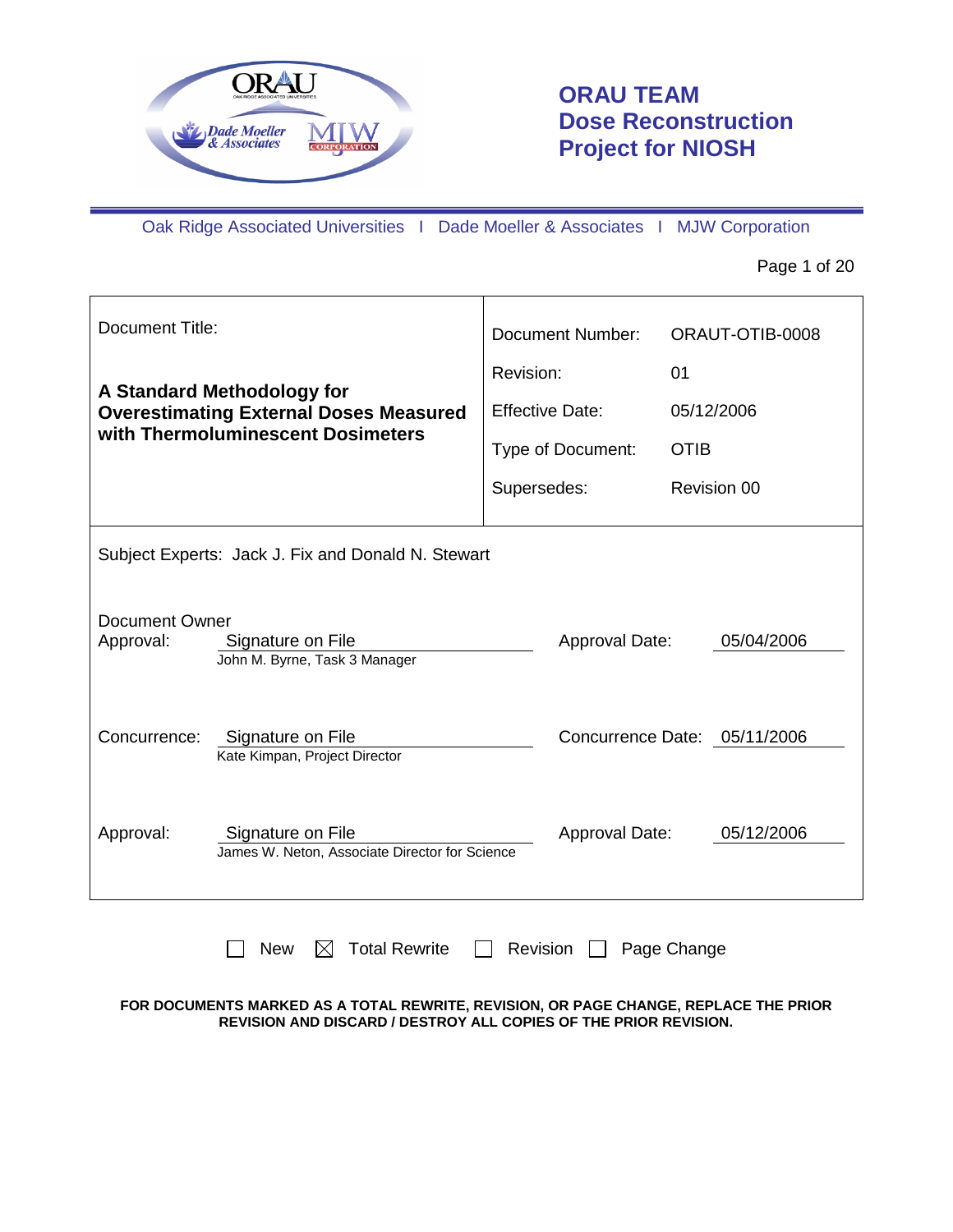| -0008<br>Document No.<br>™IB-<br>, ORAUT-OT | NO.<br><b>Revision</b> | 05/12/2006<br>Date:<br><b>Effective L</b> | Page<br>ot 20 |
|---------------------------------------------|------------------------|-------------------------------------------|---------------|

# **PUBLICATION RECORD**

| <b>EFFECTIVE</b> | <b>REVISION</b> |                                                                                                                                                                                                                                |
|------------------|-----------------|--------------------------------------------------------------------------------------------------------------------------------------------------------------------------------------------------------------------------------|
| <b>DATE</b>      | <b>NUMBER</b>   | <b>DESCRIPTION</b>                                                                                                                                                                                                             |
| 11/07/2003       | 00              | New document to establish Technical Information Bulletin for                                                                                                                                                                   |
|                  |                 | Overestimating External Doses Measured with Thermoluminescent                                                                                                                                                                  |
|                  |                 | Dosimeters. First approved issue. Initiated by Jack J. Fix.                                                                                                                                                                    |
| 05/12/2006       | 01              | Revised document as a result of biennial review. Constitutes a total<br>rewrite of document. Approved Revision 01. Training required: As<br>determined by the Task Manager. Initiated by Jack J. Fix and<br>Donald N. Stewart. |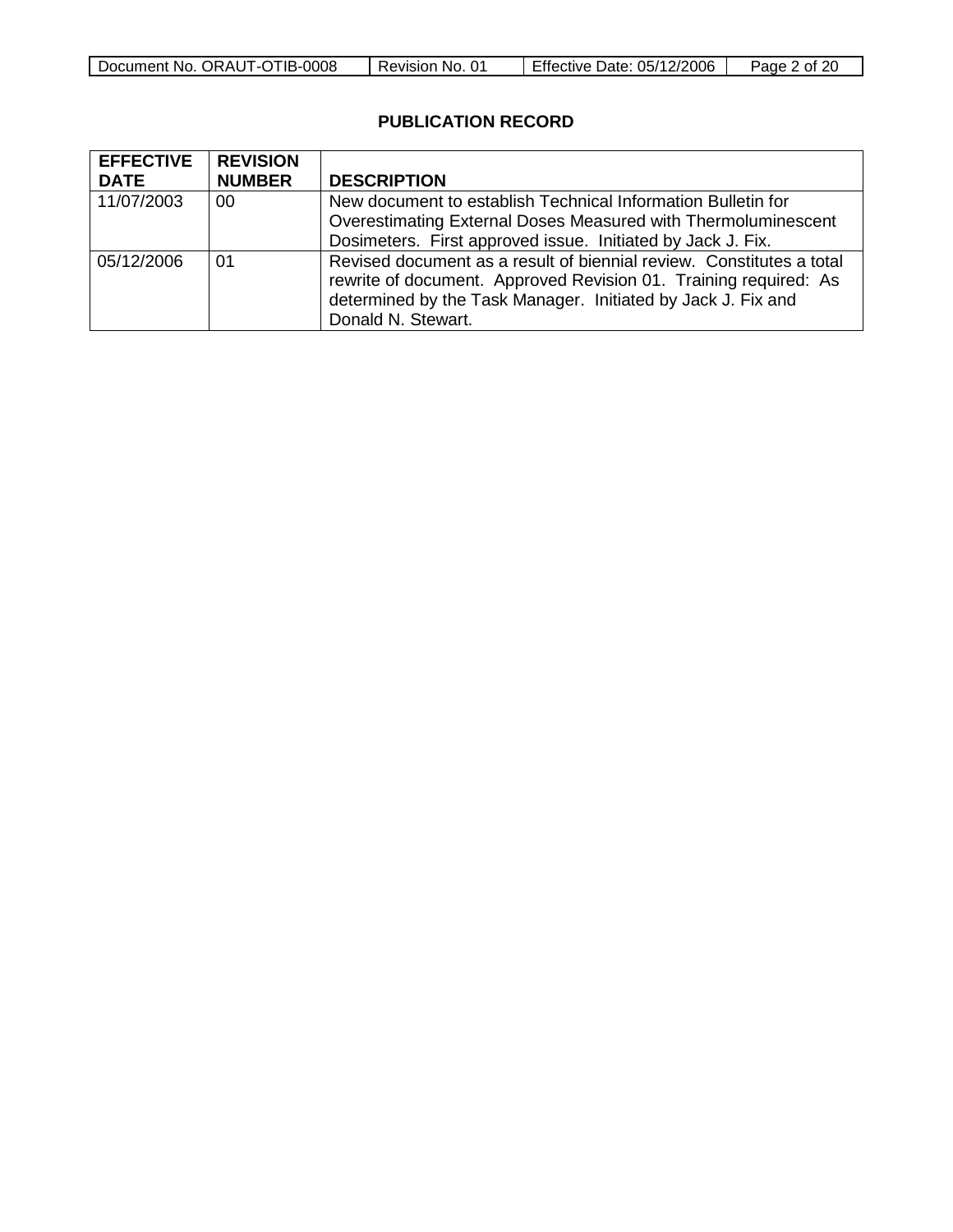| -IB-۱        | n4       | /12/2006  | റി  |
|--------------|----------|-----------|-----|
| -0008        | No.      | 05/       | aae |
| ORAUT-OT     | Revision | Effective | 0t  |
| Document No. | ◡        | Date:     | ∠∪. |

# **TABLE OF CONTENTS**

| <b>SECTION</b> | <b>TITLE</b>                                                                     | <b>PAGE</b> |
|----------------|----------------------------------------------------------------------------------|-------------|
|                |                                                                                  |             |
| 1.0            | 1.1                                                                              |             |
| 2.0            |                                                                                  |             |
|                |                                                                                  |             |
|                |                                                                                  |             |
| A.1            |                                                                                  |             |
| A.2            |                                                                                  |             |
| A.3            |                                                                                  |             |
| A.4            | Summary of Overestimation Implicit in the Standard Overestimating Assumptions 20 |             |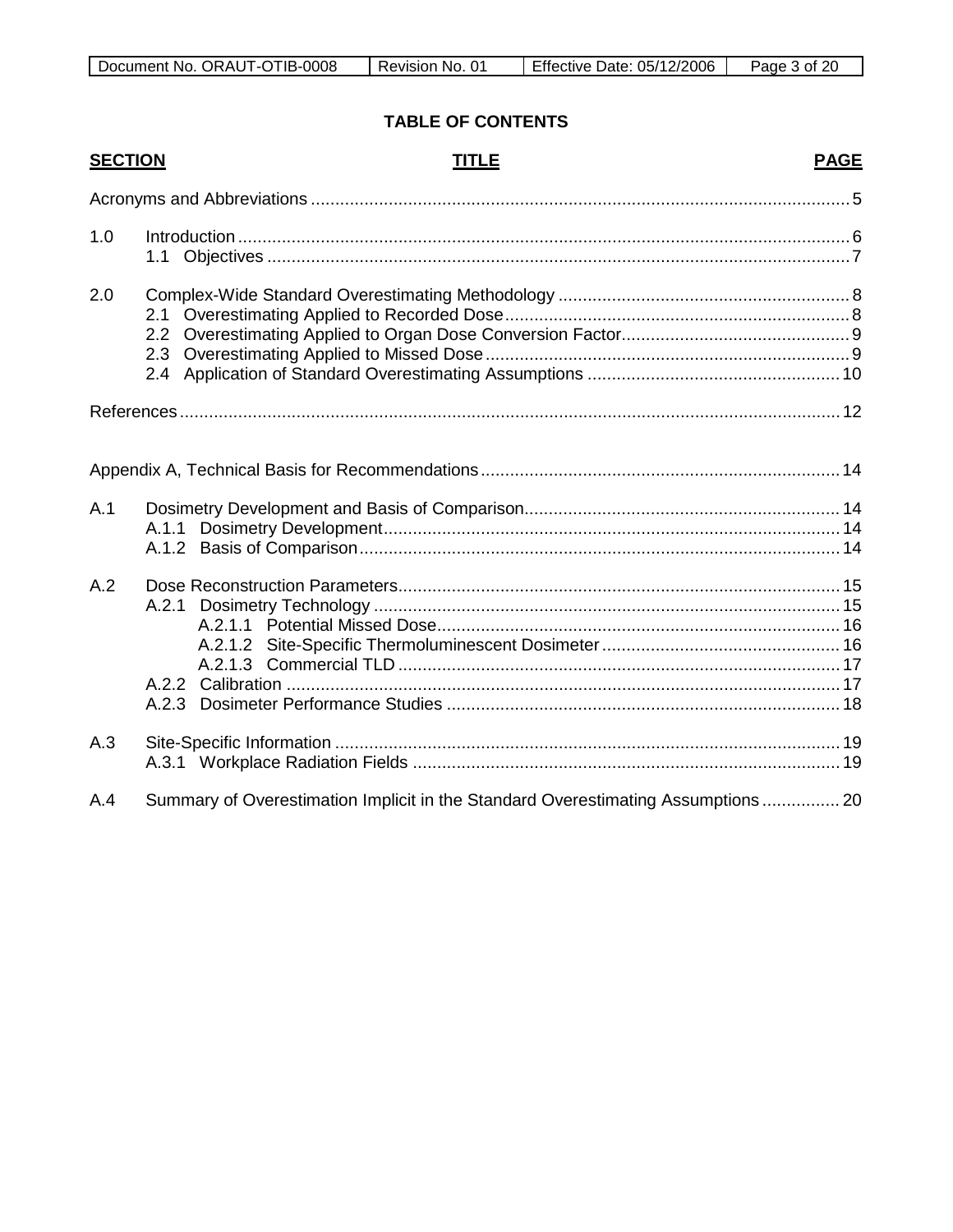| Document No. ORAUT-OTIB-0008 | No. 01<br>Revision | Effective Date: 05/12/2006 | Page<br>n of |
|------------------------------|--------------------|----------------------------|--------------|

# **LIST OF TABLES**

# **TABLE TITLE**

# **PAGE**

| $2 - 1$ |                                                                          |  |
|---------|--------------------------------------------------------------------------|--|
| $2 - 2$ |                                                                          |  |
| $2 - 3$ |                                                                          |  |
| $A-1$   | MED/AEC/DOE sites with equivalent beta/photon dosimetry capabilities  14 |  |
| $A-2$   | Chronology of DOE site implementation of TLD-based personnel             |  |
|         |                                                                          |  |
| $A-3$   |                                                                          |  |
| $A - 4$ |                                                                          |  |
| $A-5$   |                                                                          |  |
| $A-6$   |                                                                          |  |
|         |                                                                          |  |

# **LIST OF FIGURES**

# **FIGURE TITLE**

# **PAGE**

| A-1 — |  |  |  |  |
|-------|--|--|--|--|
|-------|--|--|--|--|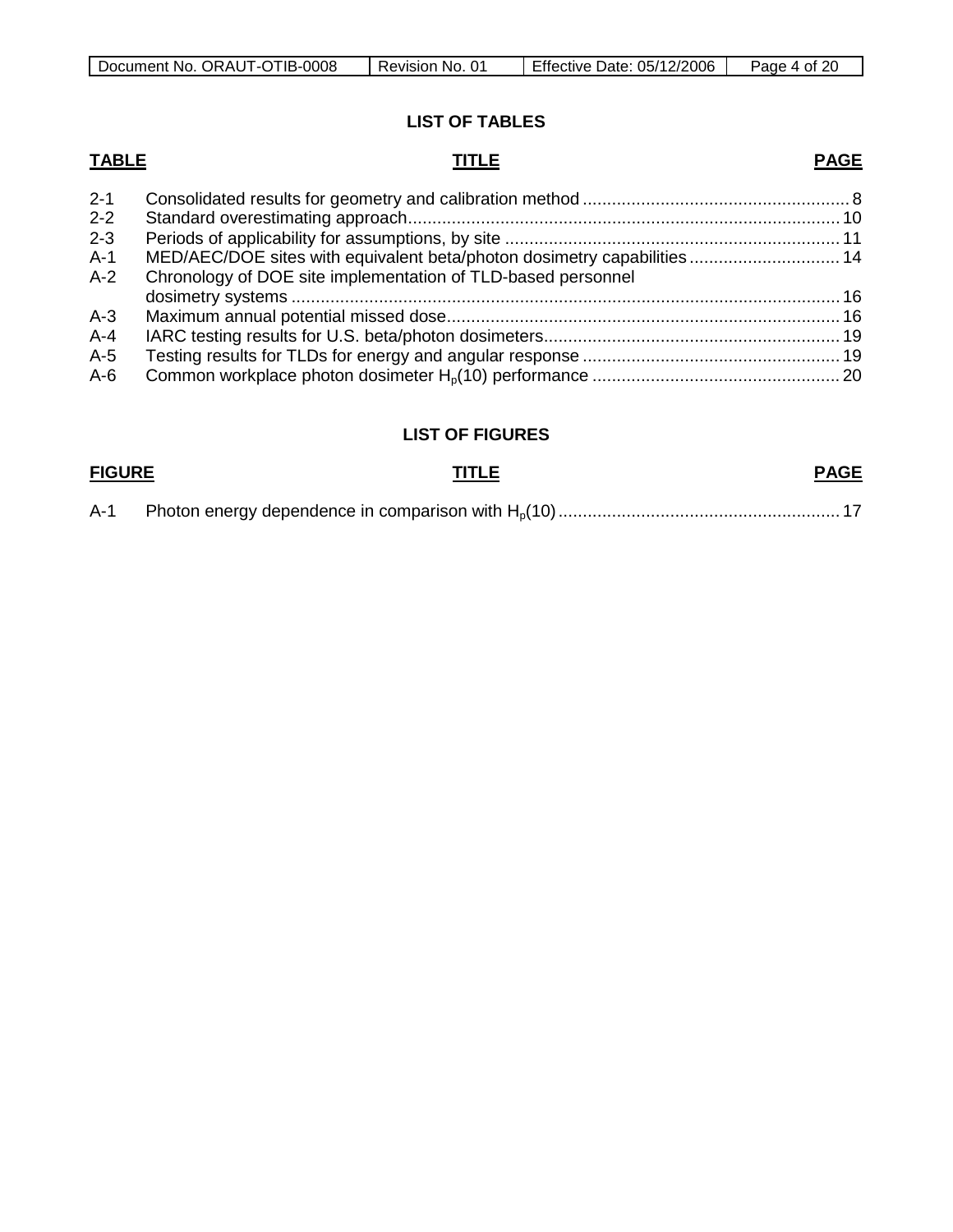## **ACRONYMS AND ABBREVIATIONS**

| AEC           | U.S. Atomic Energy Commission                           |
|---------------|---------------------------------------------------------|
| AP            | anterior-posterior                                      |
| <b>CFR</b>    | <b>Code of Federal Regulations</b>                      |
| <b>DCF</b>    | Dose Conversion Factor                                  |
| <b>DOE</b>    | U.S. Department of Energy                               |
| <b>DOELAP</b> | DOE Laboratory Accreditation Program                    |
| <b>INEEL</b>  | Idaho National Environmental and Engineering Laboratory |
| $H_p(d)$      | Personal Dose Equivalent                                |
| keV           | kilovolt-electron                                       |
| LANL          | Los Alamos National Laboratory                          |
| <b>LLNL</b>   | Lawrence Livermore National Laboratory                  |
| <b>MDL</b>    | minimum detection level                                 |
| <b>MED</b>    | Manhattan Engineer District                             |
| mm            | millimeter                                              |
| <b>NTS</b>    | <b>Nevada Test Site</b>                                 |
| <b>NVLAP</b>  | National Voluntary Laboratory Accreditation Program     |
| <b>ORNL</b>   | Oak Ridge National Laboratory                           |
| <b>ORAUT</b>  | Oak Ridge Associated Universities Team                  |
| <b>RFP</b>    | <b>Rocky Flats Plant</b>                                |
| <b>ROT</b>    | rotational                                              |
| <b>SRS</b>    | Savannah River Site                                     |
| TIB           | technical information bulletin                          |
| TLD           | thermoluminescent dosimeter                             |
| <b>U.S.C.</b> | <b>United States Code</b>                               |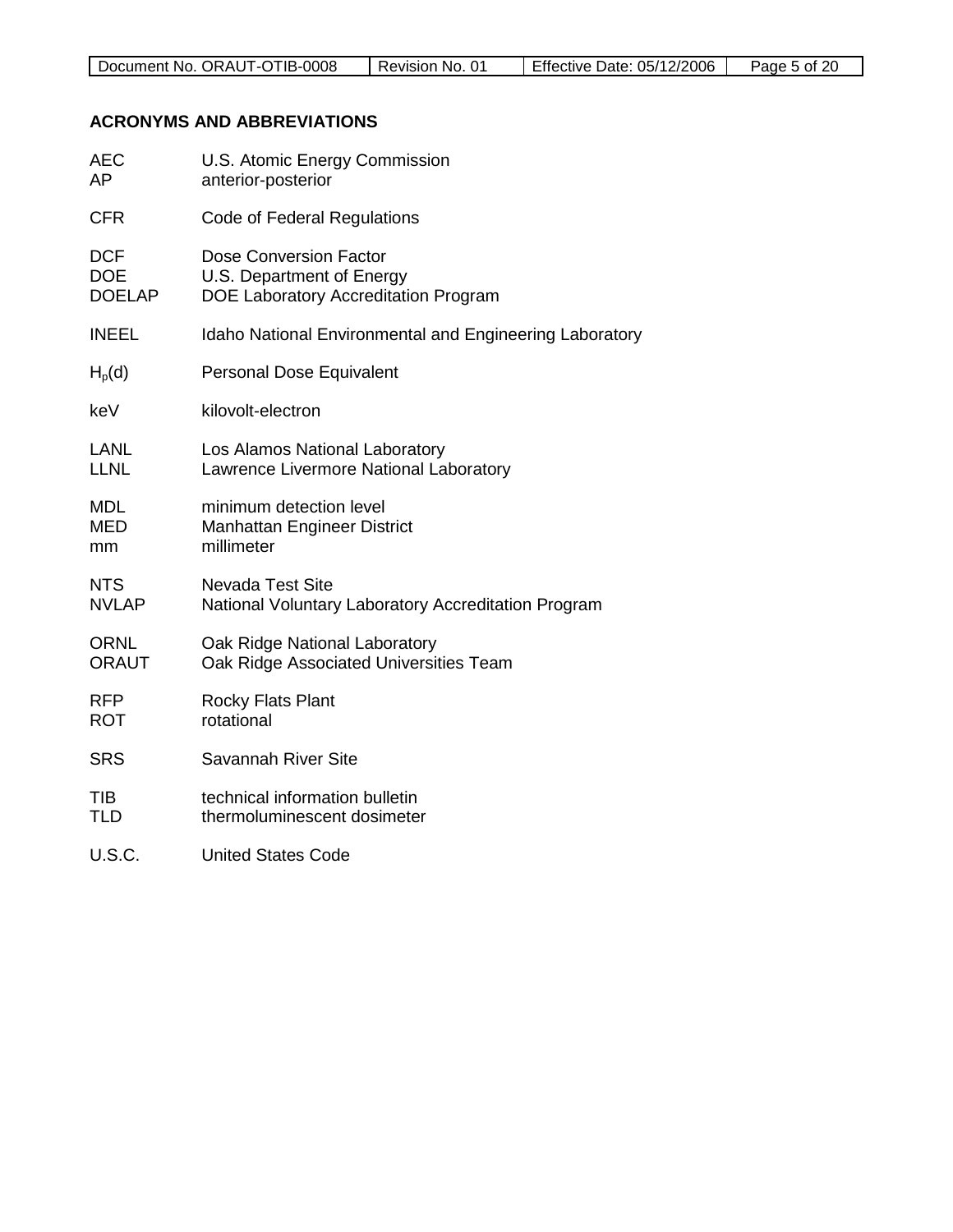| Document No. ORAUT-OTIB-0008 | Revision No. 01 | Effective Date: 05/12/2006 | Page 6 of 20 |
|------------------------------|-----------------|----------------------------|--------------|
|                              |                 |                            |              |

## **1.0 INTRODUCTION**

Technical information bulletins (TIBs) are not official determinations made by the National Institute for Occupational Safety and Health (NIOSH) but are rather general working documents that provide historic background information and guidance to assist in the preparation of dose reconstructions at particular sites or categories of sites. They will be revised in the event additional relevant information is obtained. TIBs may be used to assist the NIOSH staff in the completion of individual dose reconstructions.

In this document the word "facility" is used as a general term for an area, building, or group of buildings that served a specific purpose at a site. It does not necessarily connote an "atomic weapons employer facility" or a "Department of Energy [DOE] facility" as defined in the Energy Employees Occupational Illness Compensation Program Act [EEOICPA; 42 U.S.C. § 7384l(5) and (12)]. EEOICPA defines a DOE facility as "any building, structure, or premise, including the grounds upon which such building, structure, or premise is located … in which operations are, or have been, conducted by, or on behalf of, the Department of Energy (except for buildings, structures, premises, grounds, or operations … pertaining to the Naval Nuclear Propulsion Program)" [42 U.S.C. § 7384l(12)]. Accordingly, except for the exclusion for the Naval Nuclear Propulsion Program noted above, any facility that performs or performed DOE operations of any nature whatsoever is a DOE facility encompassed by EEOICPA.

For employees of DOE or its contractors with cancer, the DOE facility definition only determines eligibility for a dose reconstruction, which is a prerequisite to a compensation decision (except for members of the Special Exposure Cohort). The compensation decision for cancer claimants is based on a section of the statute entitled "Exposure in the Performance of Duty." That provision [42 U.S.C. § 7384n(b)] says that an individual with cancer "shall be determined to have sustained that cancer in the performance of duty for purposes of the compensation program if, and only if, the cancer … was at least as likely as not related to employment at the facility [where the employee worked], as determined in accordance with the POC [probability of causation<sup>[1](#page-5-0)</sup>] guidelines established under subsection (c) …" [42 U.S.C. § 7384n(b)]. Neither the statute nor the probability of causation guidelines (nor the dose reconstruction regulation) define "performance of duty" for DOE employees with a covered cancer or restrict the "duty" to nuclear weapons work.

As noted above, the statute includes a definition of a DOE facility that excludes "buildings, structures, premises, grounds, or operations covered by Executive Order No. 12344, dated February 1, 1982 (42 U.S.C. 7158 note), pertaining to the Naval Nuclear Propulsion Program" [42 U.S.C. § 7384l(12)]. While this definition contains an exclusion with respect to the Naval Nuclear Propulsion Program, the section of EEOICPA that deals with the compensation decision for covered employees with cancer [i.e., 42 U.S.C. § 7384n(b), entitled "Exposure in the Performance of Duty"] does not contain such an exclusion. Therefore, the statute requires NIOSH to include all occupationally derived radiation exposures at the facility in its dose reconstructions for employees at DOE facilities, including radiation exposures related to the Naval Nuclear Propulsion Program. As a result, all internal and external dosimetry monitoring results are considered valid for use in dose reconstruction. No efforts are made to determine the eligibility of any fraction of total measured exposure for inclusion in dose reconstruction. NIOSH, however, does not consider the following exposures to be occupationally derived:

• Radiation from naturally occurring radon present in conventional structures

<span id="page-5-0"></span> $1$  The U.S. Department of Labor is ultimately responsible under the EEOICPA for determining the POC.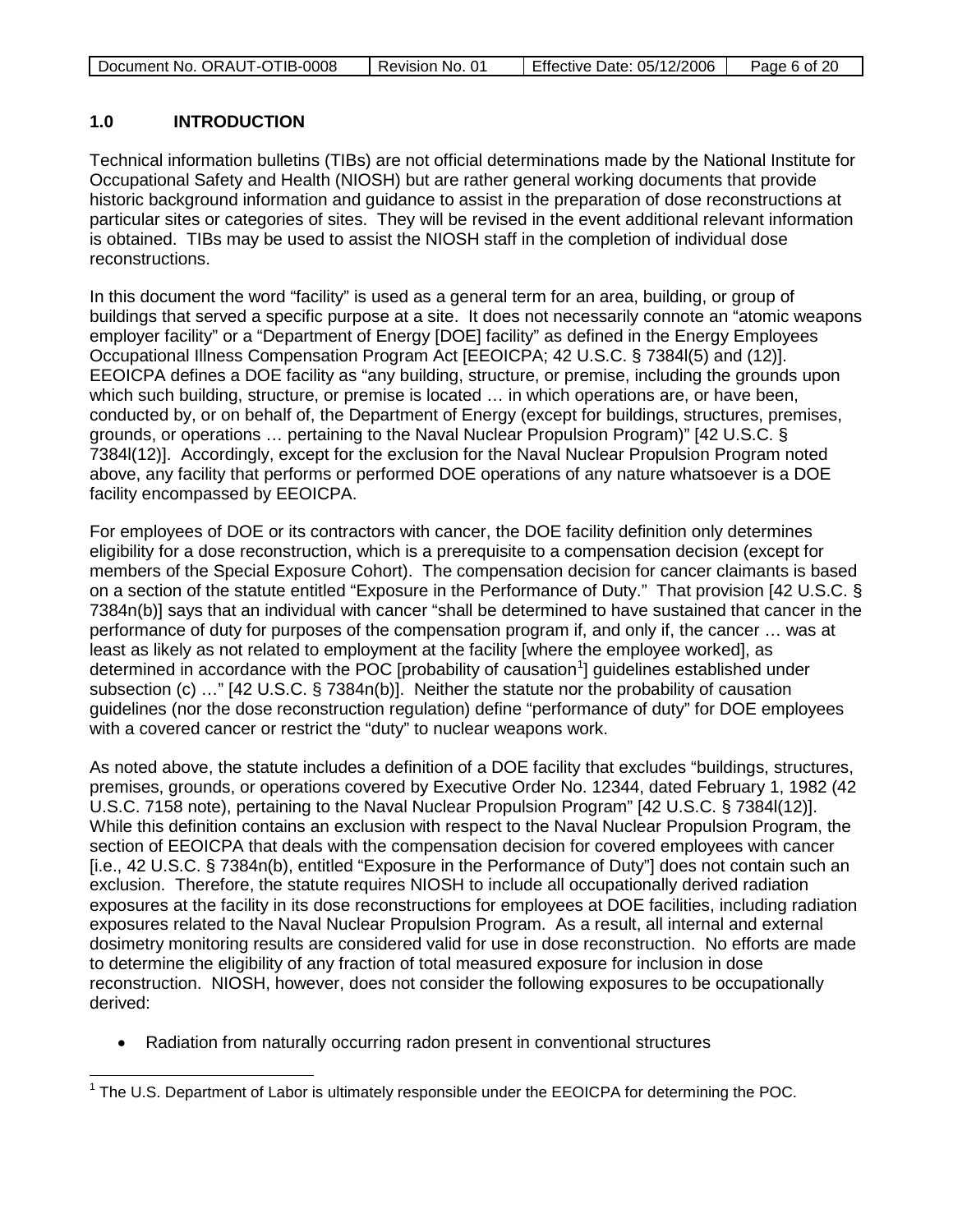| Document No. ORAUT-OTIB-0008 | Revision No. 01 | <b>Effective Date: 05/12/2006</b> | Page 7 of 20 |
|------------------------------|-----------------|-----------------------------------|--------------|

• Radiation from diagnostic X-rays received in the treatment of work-related injuries

The Manhattan Engineer District (MED) and later the U.S. Atomic Energy Commission (AEC) had early responsibility for processing nuclear weapons material. The AEC was superseded in this function briefly by the Energy Research and Development Agency, and then by DOE. In this document, "DOE" is a term of convenience meaning the Department of Energy and its predecessor agencies.

Essentially all DOE sites followed a similar evolution in external dosimetry technology. Early twoelement film dosimeters were followed by multielement film dosimeters, and thermoluminescent dosimeters (TLDs) replaced film dosimeters from the late 1960s through the early 1980s. Since the late 1980s, DOE has required accreditation of personnel dosimetry programs under the DOE Laboratory Accreditation Program (DOELAP; DOE 1986a,b) or, for smaller programs, under the National Voluntary Laboratory Accreditation Program (NVLAP; Torres 2005). Both of these programs (DOE 1986b, Torres 2005) involve biennial performance testing based on guidance in American National Standards Institute (ANSI) Standard N13.11 (HPS 2001 or an earlier version). Under the Energy Employees Occupational Illness Compensation Program Act, dose reconstructors are to use personnel doses measured with DOELAP-accredited dosimetry programs (NIOSH 2002).

This Oak Ridge Associated Universities Team (ORAUT) TIB is based on the feasibility for the dose reconstructor to apply reasonable, overestimating, complex-wide assumptions for interpreting recorded photon dose for monitored workers due to the high degree of standardization of DOE TLDbased programs. In accordance with the process efficiencies discussed in 42 CFR Part 82, the TIB analysis selected a reasonable overestimate of external radiation dose for cases that are judged to be likely-noncompensable. This overestimate of the actual dose enables the expeditious processing of likely-noncompensable claims.

## **1.1 OBJECTIVES**

The objectives of this document are to (1) evaluate the degree of standardization of DOE TLD measurements and (2) develop a standard methodology that the dose reconstructor will use to assign a dose, based on the recorded dose, resulting in a reasonable overestimate of the organ dose. This document examines the performance of TLDs and proposes the application of the standard methodology to overestimate doses and address uncertainties from the following sources.

- Variation in workplace photon radiation fields
- Variation in workplace exposure geometries
- Variation in worker orientation in the workplace, the organ of concern, and the range of values for organ dose conversion factors presented in *External Dose Reconstruction Implementation Guidelines* (NIOSH 2002)

While accounting for these uncertainties, the methodology proposed here takes into account similarities among sites throughout the DOE complex in the following attributes:

- Similar dose response performance by photon energies among the TLDs used
- Similar minimum detection levels (MDL)
- A standard exchange frequency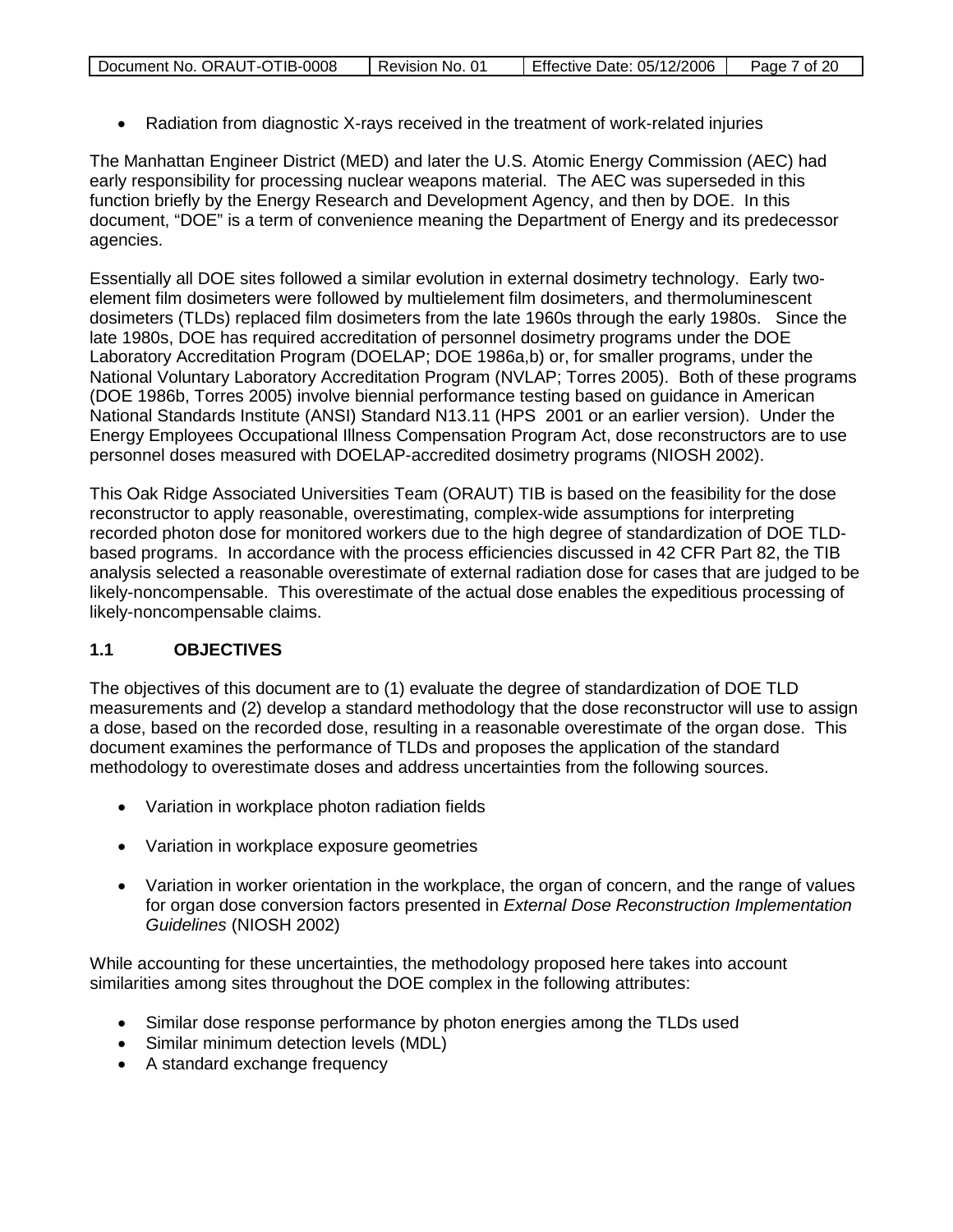| Document No. ORAUT-OTIB-0008 | Revision No. 01 | Effective Date: 05/12/2006 | Page 8 of 20 |
|------------------------------|-----------------|----------------------------|--------------|

The proposed methodology considers variability associated with a large number of program features. The methodology must admit a greater degree of error into any estimate that it modifies. This error is permissible as long as it is in the claimant's favor. Specifically, any error must tend to assuredly overestimate rather than reduce the claimant's probability of causation.

Because the intent is to overestimate the dose for a quick evaluation of the potential for compensability, the proposed methodology is useful only for probable noncompensable claims.

The use of this methodology will be inappropriate for certain organs outside the considered range of organ dose conversion factors. For this reason, dose reconstructions for cancers of skin and eye and to the bone surface are not to use the claimant-favorable overestimates resulting from the analyses in this document. These assumptions also exclude assignment of shallow doses, which precludes dose reconstruction for cancers to the skin, testes, or breast.

#### **2.0 COMPLEX-WIDE STANDARD OVERESTIMATING METHODOLOGY**

Three components of the standard methodology to overestimate the organ dose assigned to a claimant for a likely-noncompensable claim are:

- Recorded dose
- Dose Conversion Factor (DCF)
- Missed dose

Recommendations are provided in the following with supporting information presented in Appendix A.

## **2.1 OVERESTIMATING APPLIED TO RECORDED DOSE**

This TIB recommends a standard overestimating approach that, with a single modifying value applied to the recorded dose, increases the assigned dose to claimants to overestimate the actual  $H<sub>0</sub>(10)$ dose. The purpose of this modifying factor is to ensure claimant-favorable assigned organ dose for potential site-specific exposure conditions and calibration practices that, without correction, could result in an underestimated dose.

This modifying factor provides a simple option for evaluation of likely-noncompensable claims. The dose reconstructor multiplies the recorded dose by the standard modifying factor to overestimate the actual dose. This factor must be sufficiently high to compensate for variance in dosimeter performance among sites and to take into account corrections that might be required to convert the dose as measured from site to site to a standard value of  $H<sub>0</sub>(10)$ . Table 2-1 lists values of factors that would correct for variations in calibration and site-specific workplace conditions.

Correction of each of these values would require application of factors with a value over the range of 0.87 to 1.22. The highest 95% uncertainty factor in Fix, Gilbert, and Baumgartner (1994) was 1.3, or for the range in reported dose for the beams examined compared to  $H<sub>0</sub>(10)$  of 0.7 (0.87/1.3) to 1.6 (1.22 × 1.3). Greater uncertainty is expected at lower photon energies. However, for most workplaces and longer term workers, the measured dose at levels sufficiently greater than the MDL will probably closely estimate  $H<sub>0</sub>(10)$  without modification and reasonably estimate exposure to the worker.

> Table 2-1. Consolidated results for geometry and calibration method  $($ from Tables A-3 and A-4 $)$ .<br>Irradiation | Geometry/phantom

> **Irradiation Geometry/phantom Ratio of reported dose to given**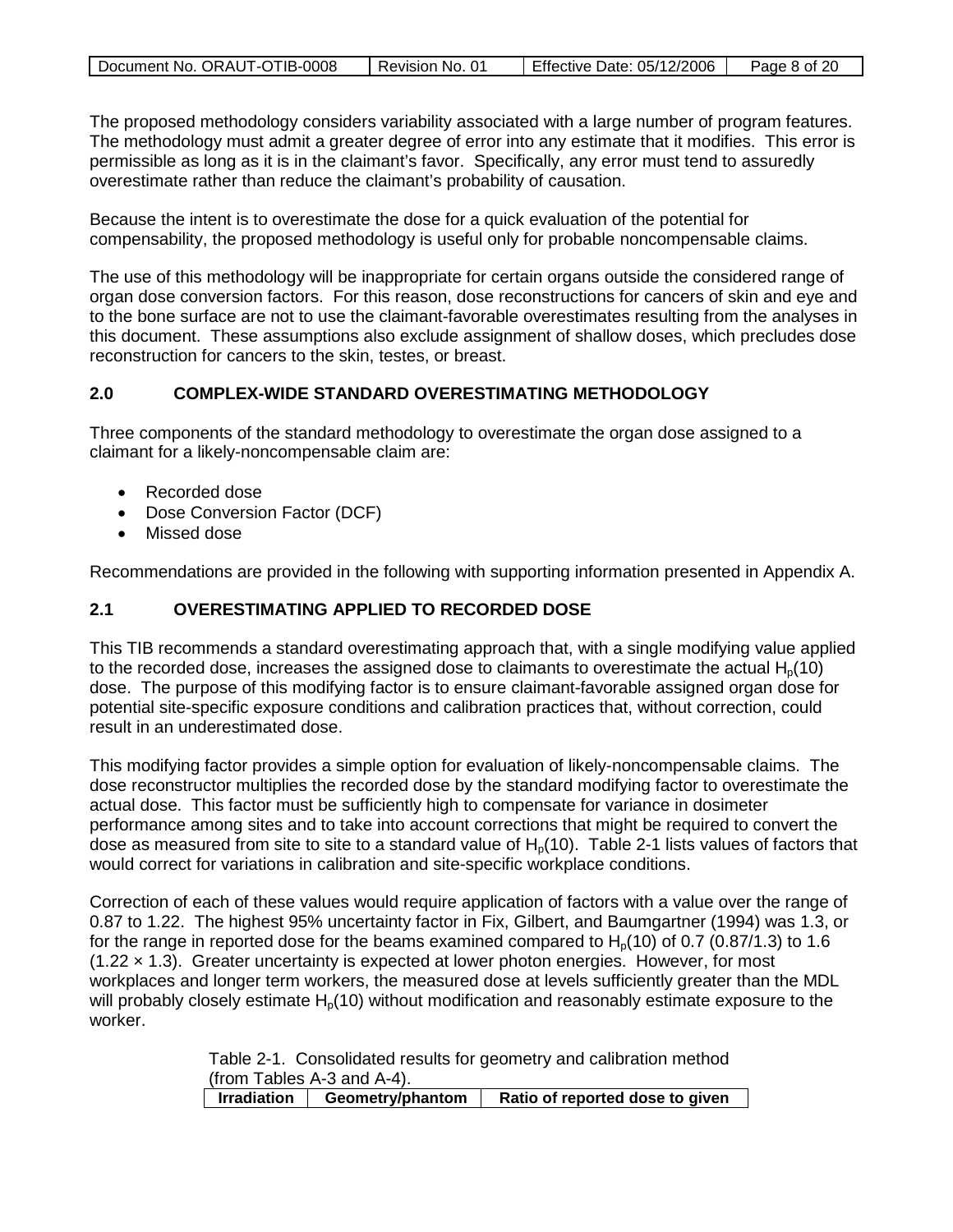|            |                 |      | $(keV)^a$<br>$Hp(10)$ by photon energy |     |      |  |  |
|------------|-----------------|------|----------------------------------------|-----|------|--|--|
|            |                 | 70   | 118 <sup>b</sup> 120 <sup>c</sup>      | 208 | 662  |  |  |
| AP         | Slab            |      | 1.1                                    | 1.1 | 1.1  |  |  |
| AP, 72-83  | Anthropomorphic | 1.05 | 0.96                                   |     | 1.1  |  |  |
| AP, 84-94  | Anthropomorphic | 0.95 | 0.87                                   |     | 1.0  |  |  |
| Rotational | Anthropomorphic |      | 1.1                                    | 1.2 | 1.0  |  |  |
| Rot, 72-83 | Anthropomorphic | 1.17 | 1.14                                   |     | 1.22 |  |  |
| Rot, 84-94 | Anthropomorphic | 1.06 | 1.03                                   |     | 1.11 |  |  |
| Isotropic  | Anthropomorphic |      | 0.9                                    | 1.0 | 0.9  |  |  |
| Average    |                 | 1.06 | 1.01                                   | 11  | 1.06 |  |  |

a. Values have been modified from response ratios (in parentheses) to multiplicative correction factors.

b. Thierry-Chef et al. (2002)

c. Wilson et al. (1990)

#### **2.2 OVERESTIMATING APPLIED TO ORGAN DOSE CONVERSION FACTOR**

This TIB recommends a standard overestimating organ DCF. Use the DCF to calculate the organ dose by multiplying the recorded deep dose value by the DCF. The value of the DCF represents an additional source of variation.

For organ dose reconstruction, photon doses are divided into three groups of energies: less than 30-keV photons, photons with energies between 30 and 250 keV, and photons with energies greater than 250 keV. The maximum values of the photon DCFs (DCF $_{max}$ ) listed in NIOSH (2002) were evaluated for these three energy ranges for all organs except the eye, skin, testes, breast, and bone surface. The value of the maximum DCF varies from a low of 0.154 (photons of energies less than 30 keV to the red bone marrow) to a maximum of 1.066 (photons of energies greater than 250 keV to the thyroid). A value of 1.100, rounded for simplicity, captures the few values greater than unity while overestimating the organ dose in relation to the majority of the listed DCFs.

#### **2.3 OVERESTIMATING APPLIED TO MISSED DOSE**

This TIB recommends a standard overestimating approach to determining the missed dose. The consistency of intersite comparison of levels of detection suggests a standard value for missed dose of 0.020 rem per dosimeter reading (see Appendix A). This factor is based on laboratory testing, and it is not known how this might be reflected in MDLs for dosimeters in operational use in the workplace. To ensure a claimant-favorable approach, increase the assumed value for missed dose to 0.030 rem in the absence of site-specific information. This value is twice the value for missed dose for TLDs in use at the SRS, and six times the missed dose for DOELAP-approved TLDs; the value is 50% greater than the missed dose for Hanford site-specific TLDs, and three times the value for missed dose with Hanford DOELAP-approved TLDs. The claimant favorability in this overestimate is intended to offset the uncertainty in missed dose for early TLDs when the DOELAP testing protocol was not in place. Personnel dosimeter performance testing was conducted for many years prior to DOELAP (Roberson et al. 1983; Unruh et al. 1967; Gorson, Suntharalingam, and Thomas 1965) and was the subject of an AEC notice in 1963 (AEC 1963). Assume an exchange period of monthly (see Appendix A) and calculate an overestimate of the missed dose by applying the MDL to all badge cycles (i.e., 360 mrem).

Standard assumption for dosimeter exchange frequency: The transition of the early film badge exchange frequency to at least a monthly exchange frequency is described in the Site Profiles. Most sites had changed to a standard monthly and/or quarterly exchange frequency by the time TLD use began. Thus, for the period of applicability of the assumptions in this TIB, badge exchange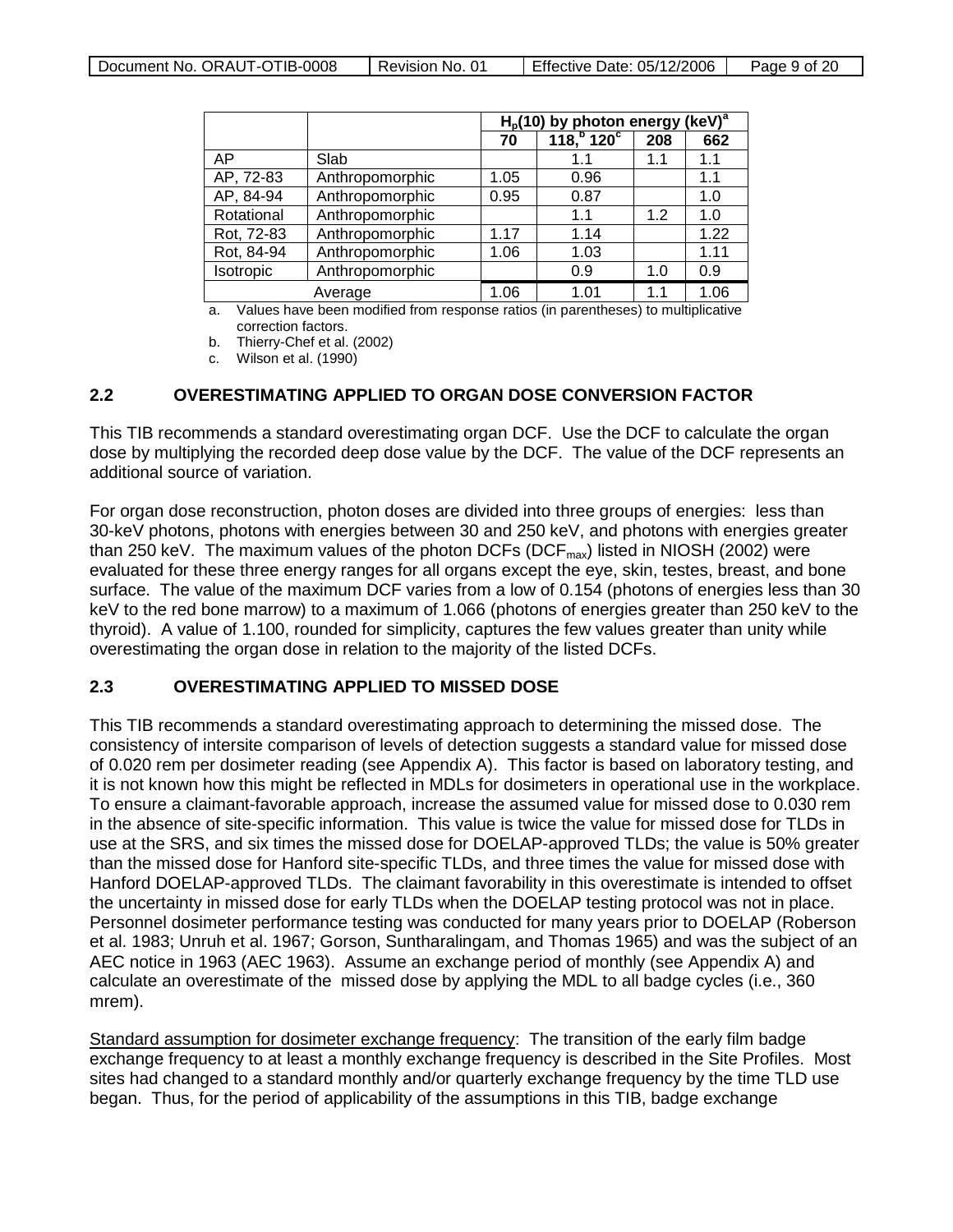| Document No. ORAUT-OTIB-0008 | Revision No. 01 | Effective Date: 05/12/2006 | Page 10 of 20 |
|------------------------------|-----------------|----------------------------|---------------|
|                              |                 |                            |               |

frequencies are assumed to be monthly although the actual exchange period should be considered from the Site Profile.

### **2.4 APPLICATION OF STANDARD OVERESTIMATING ASSUMPTIONS**

Table 2-2 summarizes standard values for the correction factors recommended in Sections 2.1 through 2.3. A combined standard overestimating approach of 2 is obtained for the combined effects of the recorded dose modifying factor and the maximum DCF (i.e.,  $1.6 \times 1.1 = 1.76$  for the 95% uncertainty or, to account for greater than 95% uncertainty and simplicity, a factor of 2.00). This single value can be applied to all deep doses reported by DOE sites to arrive at a claimant-favorable estimate of the dose to any organ except the eye, skin, testes, breast and bone surface. In addition, it is not appropriate to apply estimates of uncertainty after the application of overestimating assumptions. Additional doses from reported shallow dose would need to be evaluated separately, as applicable, depending on the organ of interest.

| <b>Parameter</b> | <b>Analysis</b>    | <b>Standard overestimating approach</b>        |
|------------------|--------------------|------------------------------------------------|
| Recorded dose    | Multiply by 1.6    | Multiply recorded deep dose by factor of       |
| <b>DCF</b>       | $DCF = 1.1$        | two and enter as constant value in IREP        |
| Missed dose      | Zero recorded dose | Lognormal distribution,                        |
|                  |                    | IREP parameter #1 = MDL/2 = $0.18^{\circ}$ rem |
|                  |                    | IREP parameter $#2 = 1.52$                     |

Table 2-2. Standard overestimating approach.

a. Use TBD identified value, if available. Otherwise use this value based on n\*LOD, where n = 12.

Dose reconstructors should apply the values in Table 2-2 based on the period of applicability for the site in question from the date of first use of TLDs through the DOELAP-accredited periods, when  $H<sub>0</sub>(10)$  equivalency is expected. The dates listed in Table 2-3 reflect the dates after which dose reconstructors can apply the assumptions in this TIB. The entries for INEEL and RFP are later than the date of TLD first use due to the potential unreliability of correction factors prior to 1970. Most sites implemented TLDs in the 1970s, as noted in Appendix A. The response characteristics of early TLDs (prior to 1970 unless specified in Table 2-3) require further evaluation and are therefore excluded.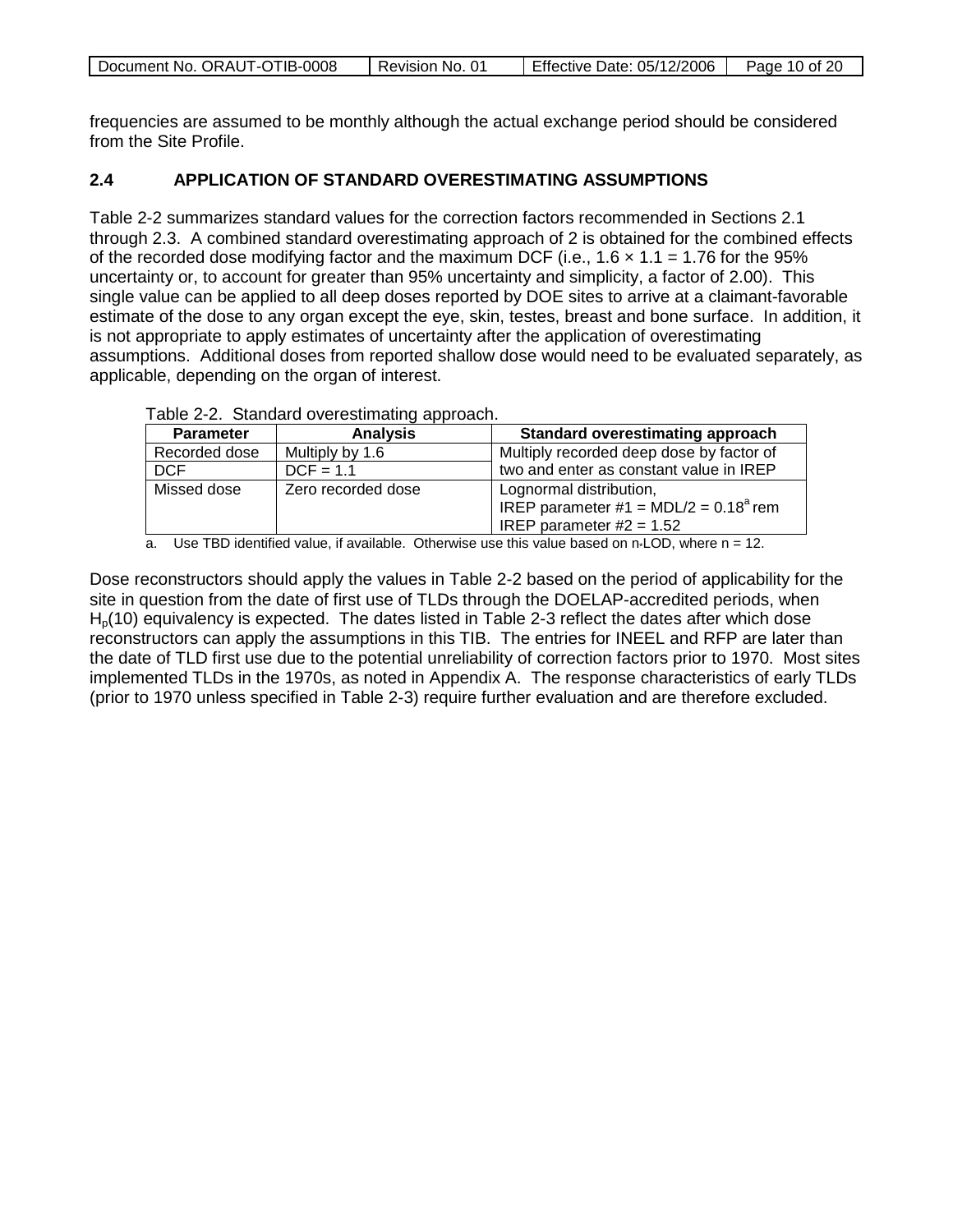| <b>Site</b>  | Apply assumptions from listed<br>year (year of first use of TLDs) |
|--------------|-------------------------------------------------------------------|
| Fernald      | 1985                                                              |
| Hanford      | 1972                                                              |
| <b>INEEL</b> | 1970                                                              |
| $K-25$       | 1980                                                              |
| LANL         | 1980                                                              |
| <b>LLNL</b>  | 1969                                                              |
| Mound        | 1977                                                              |
| NTS.         | 1979                                                              |
| <b>ORNL</b>  | 1974                                                              |
| Pantex       | 1973                                                              |
| Portsmouth   | 1981                                                              |
| RFP          | 1971                                                              |
| <b>SRS</b>   | 1970                                                              |
| $Y-12$       | 1980                                                              |

Table 2-3. Periods of applicability for assumptions, by site.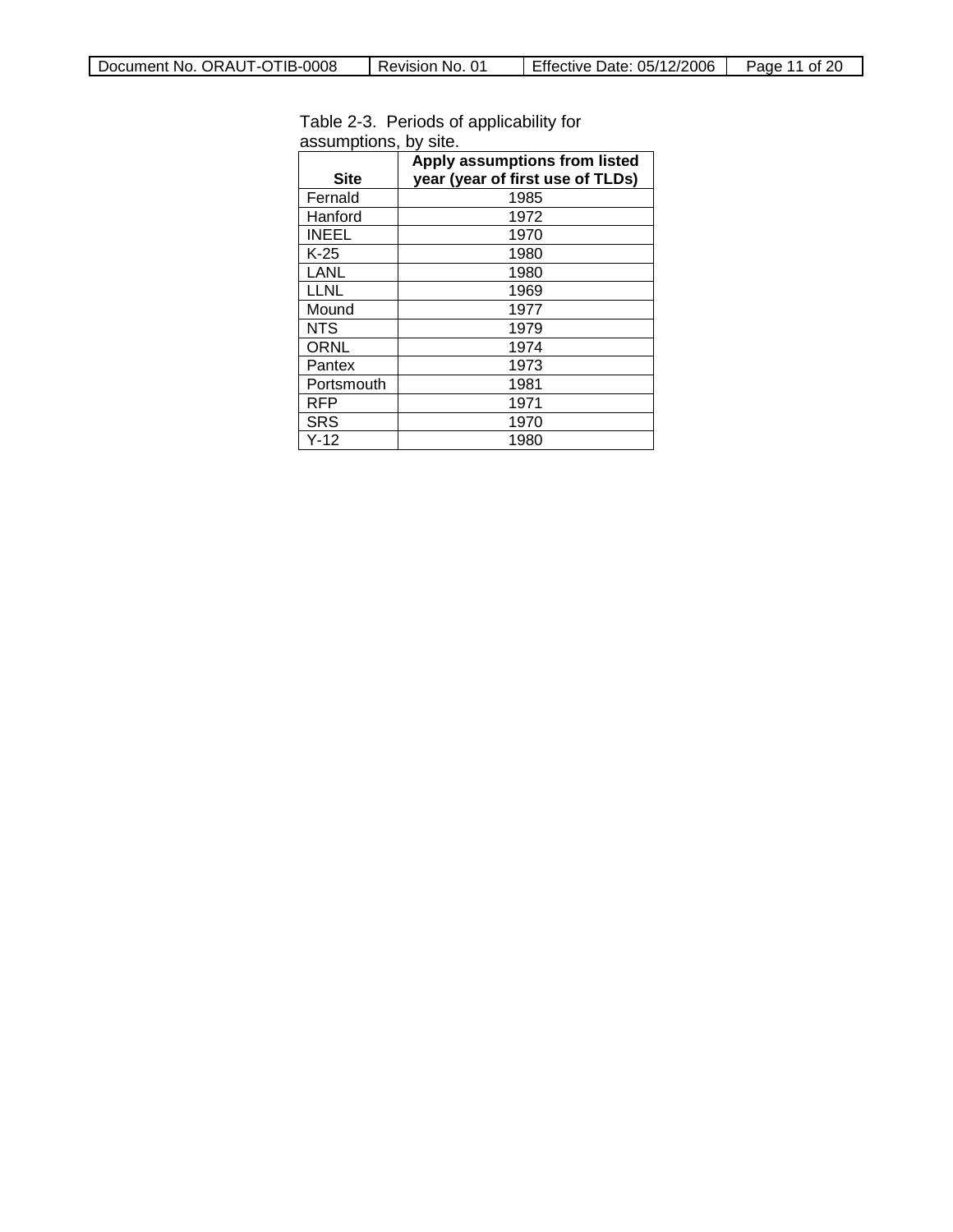| Document No. ORAUT-OTIB-0008 | Revision No. 01 | Effective Date: 05/12/2006 | Page 12 of 20 |
|------------------------------|-----------------|----------------------------|---------------|
|                              |                 |                            |               |

#### **REFERENCES**

- AEC (U.S. Atomic Energy Commission), 1955, "Intercomparison of Film Badge Interpretations," *Isotopics*, volume 2, number 5, pp. 8–23.
- Barber, D. E., 1967, *Standards of Performance for Film Badge Services*, Public Health Service Publication No. 999-RH-20, U.S. Government Printing Office, Washington, D.C.
- Becker, K., 1973, *Solid State Dosimetry*, CRC Press, Cleveland, Ohio.
- Brodsky, A., and R. L. Kathren, 1963, "Accuracy and Sensitivity of Film Measurements of Gamma Radiation - Part 1," *Health Physics*, volume 9, pp. 453–461.
- Chabot, G. E. Jr., M. A. Jimenez, and K. W. Skrable, 1978, "Personnel Dosimetry in the U.S.A.," *Health Physics*, volume 34, number 4, pp. 311–321.
- Cummings, R., 2003, "Results of a Study to Determine the Impact of the New Dosimetry Performance Standard, N13.11-2001," *Health Physics*, volume 84, number 3, pp. 296–306.
- DOE (U. S. Department of Energy), 1986, *Department of Energy Standard for the Performance Testing of Personnel Dosimetry Systems, DOE Laboratory Accreditation Program for Personnel Dosimetry Systems*, DOE/EH-0027, Assistant Secretary for Environment, Safety, and Health, Washington, D.C., December.
- DOE (U.S. Department of Energy), 1986, *Handbook for the Department of Energy Laboratory Accreditation Program for Personnel Dosimetry Systems*, DOE/EH-0026, Assistant Secretary for Environment, Safety, and Health, Washington, D.C., December.
- Fix, J. J., E. S. Gilbert, and W. V. Baumgartner, 1994, *An Assessment of Bias and Uncertainty in Recorded Dose from External Sources of Radiation for Workers at the Hanford Site*, PNL-10066, Battelle Memorial Institute, Pacific Northwest Laboratory, Richland, Washington, August.
- Fix, J. J., R. H. Wilson, and W. V. Baumgartner, 1997, *Retrospective Assessment of Personnel Neutron Dosimetry for Workers at the Hanford Site*, PNNL-11196, Battelle Memorial Institute, Pacific Northwest National Laboratory, Richland, Washington, February.
- Gorson, R. O., N. Suntharalingam, and J. W. Thomas, 1965, "Results of a Film-Badge Reliability Study," *Radiology*, volume 84, pp. 333–346.
- Hine, G. J., and G. L. Brownell, editors, 1956, *Radiation Dosimetry*, Academic Press, New York, New York.
- HPS (Health Physics Society), 2001, *An American National Standard, Personnel Dosimetry Performance – Criteria for Testing*, ANSI/HPS N13.11-2001, McLean, Virginia*.*
- ICRU (International Commission on Radiation Units and Measurements), 1993, *Quantities and Units in Radiation Protection Dosimetry*, Report 51, Bethesda, Maryland.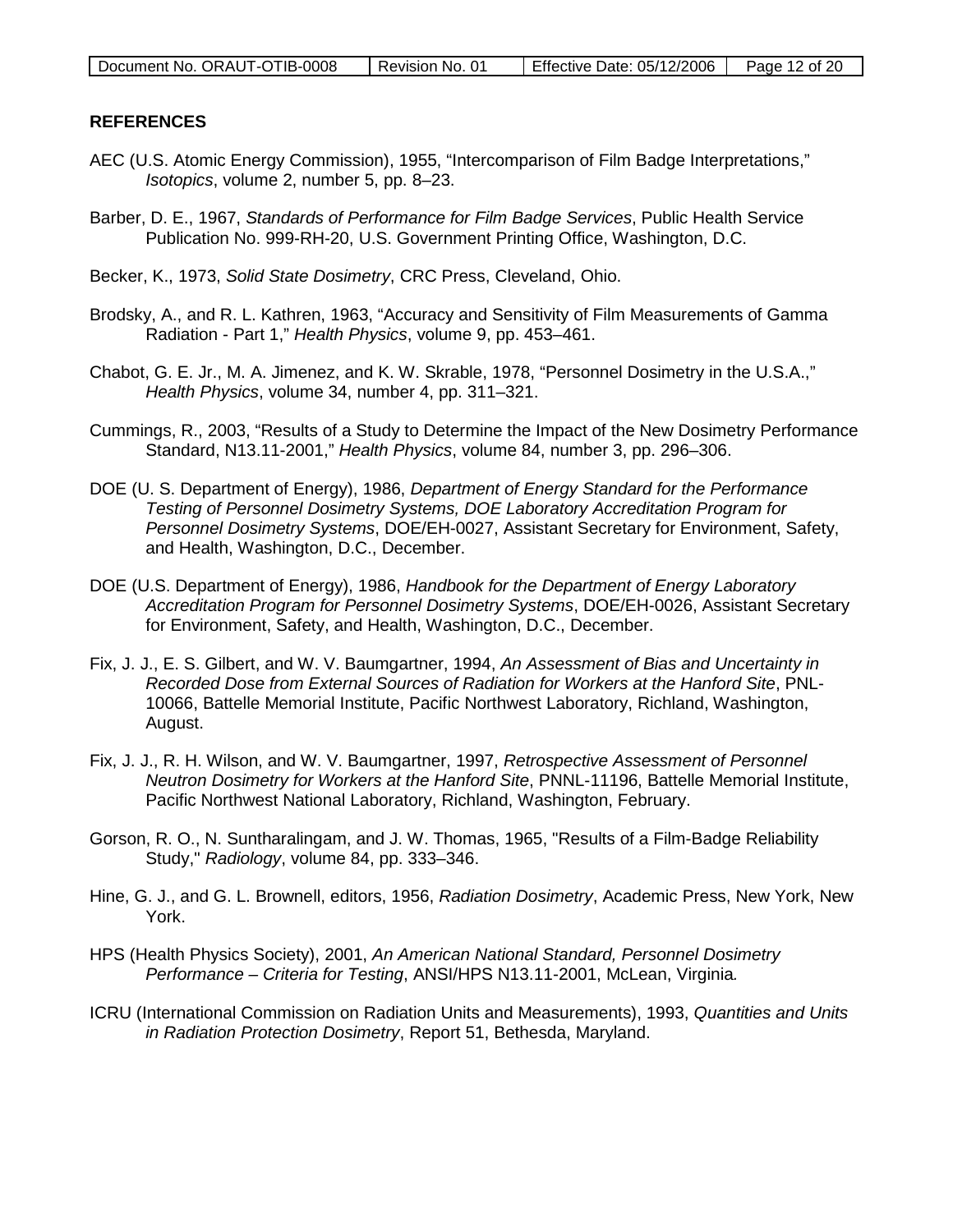| Document No. ORAUT-OTIB-0008 | Revision No. 01 | Effective Date: 05/12/2006   Page 13 of 20 |  |
|------------------------------|-----------------|--------------------------------------------|--|

- NIOSH (National Institute for Occupational Safety and Health), 2002, *External Dose Reconstruction Implementation Guideline*, OCAS-IG-001, Rev. 1, Office of Compensation Analysis and Support, Cincinnati, Ohio, August.
- Pardue, L. A., N. Goldstein, and E. O. Wollan, 1944, *Photographic Film As a Pocket Radiation Dosimeter,* CH-1553-A-2223, University of Chicago, Metallurgical Laboratory, Chicago, Illinois, April.
- Parker, H. M., 1945, *Comparison of Badge Film Readings at the Metallurgical Laboratories, Clinton Laboratories and the Hanford Engineer Works*, HW-7-3090, Hanford Atomic Products Operation, Richland, Washington, December 7.
- Roberson, P. L., K. L. Holbrook, R. C. Yoder, R. A. Fox, R. T. Hadley, B. T. Hogan, and C. D. Hooker, 1983, *Performance Comparisons of Selected Personnel Dosimetry Systems in Use at Department of Energy Facilities*, PNL-3983, Battelle Memorial Institute, Pacific Northwest Laboratory, Richland, Washington, October.
- Thierry-Chef, I., F. Pernicka, M. Marshall, E. Cardis, and P. Andreo, 2002, "Study of a Selection of 10 Historical Types of Dosimeter: Variation of the Response to Hp(10) with Photon Energy and Geometry of Exposure," *Radiation Protection Dosimetry*, volume 102, number 2, pp. 101–113.
- Torres, B. A., 2005, *National Voluntary Laboratory Accreditation Program: Ionizing Radiation Dosimetry*, Handbook 150-4, U.S. Department of Commerce, National Institute of Standards & Technology, Washington, D.C.
- Unruh, C. M., H. V. Larson, T. M. Beetle, and A. R. Keene, 1967, *The Establishment and Utilization of Film Dosimeter Performance Criteria*, BNWL-542, Battelle Memorial Institute, Pacific Northwest Laboratory, Richland, Washington.
- Wilson, R. H., J. J. Fix, W. V. Baumgartner, and L. L. Nichols, 1990, *Description and Evaluation of the Hanford Personnel Dosimeter Program from 1944 through 1989*, PNL-7447, Battelle Memorial Institute, Pacific Northwest Laboratory, Richland, Washington, September.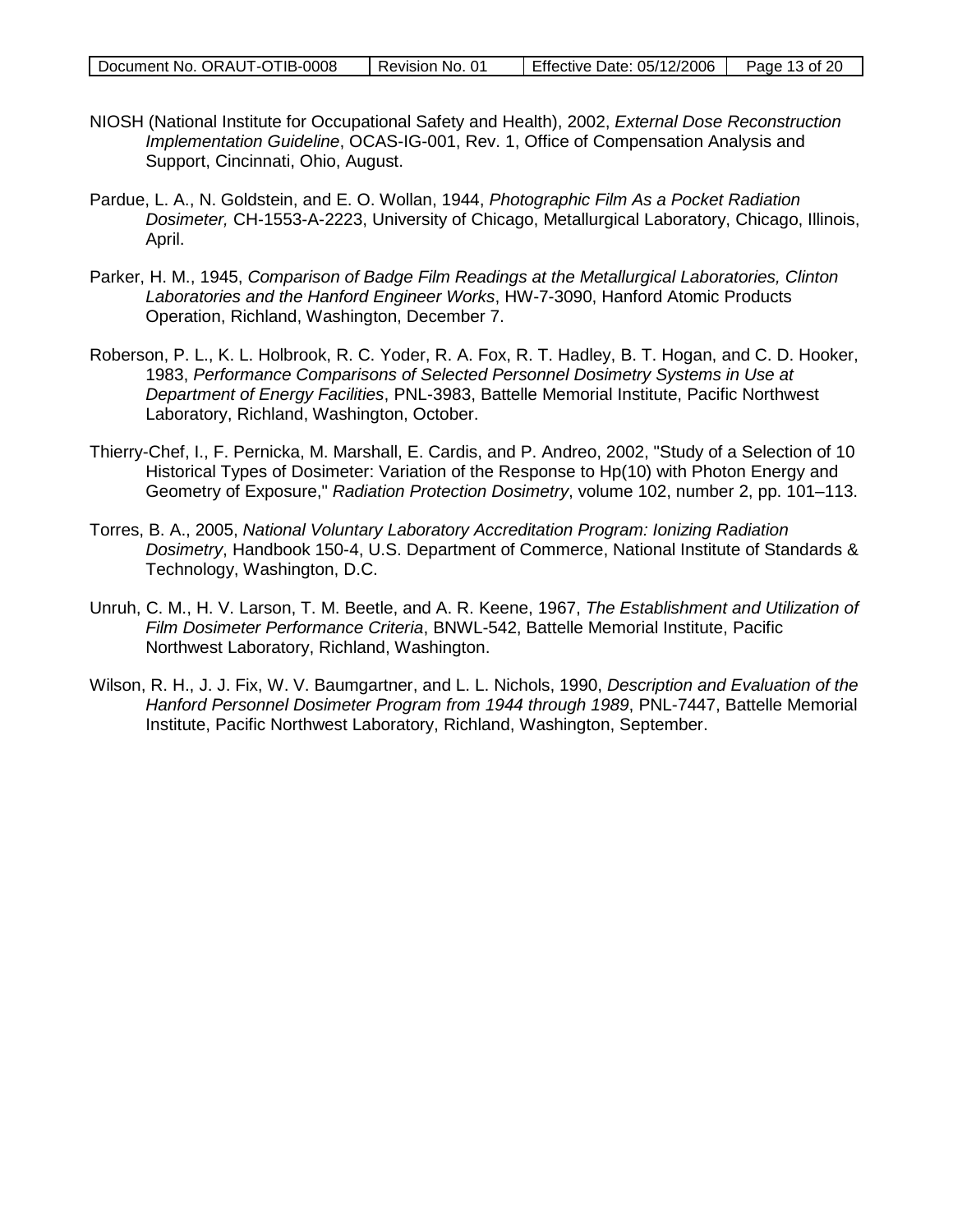#### **ATTACHMENT A TECHNICAL BASIS FOR RECOMMENDATIONS Page 1 of 7**

### **A.1 DOSIMETRY DEVELOPMENT AND BASIS OF COMPARISON**

#### **A.1.1 Dosimetry Development**

Radiation response characteristics of dosimetry technology used by the DOE sites are highly similar. Most MED sites followed a similar evolution in dosimetry technology from the two-element film dosimeter design developed in 1944 (Pardue, Goldstein, and Wollan 1944), the use of multielement film dosimeter designs and, later, thermoluminescent dosimetry methods because of the ease of automation and nearly tissue-equivalent radiation response to photon radiation. The judgment in this TIB is that equivalent performance in dose estimation is achieved with the thermoluminescent dosimetry technology used by DOE sites as evaluated in this analysis. This conclusion is based on a survey of the Site Profiles listed in Table A-1.

#### **A.1.2 Basis of Comparison**

Since the initiation of the MED in the early 1940s, various radiation dose concepts and quantities have been used to measure and record occupational dose. A basis of comparison for reconstruction of dose is the *Personal Dose Equivalent*, H<sub>p</sub>(d), where d identifies the depth (in millimeters) and represents the point of reference for dose in tissue. For weakly penetrating radiation of significance to skin dose,  $d = 0.07$  mm and is noted as  $H<sub>o</sub>(0.07)$ . For penetrating radiation of significance to "wholebody" dose,  $d = 10$  mm and is noted as  $H_p(10)$ . Both  $H_p(0.07)$  and  $H_p(10)$  are the radiation quantities recommended for use as the operational quantities to be recorded for radiological protection purposes by the International Commission on Radiological Units and Measurements (ICRU 1993). In addition,  $H<sub>0</sub>(0.07)$  and Hp(10) are the radiation quantities used in DOELAP and NVLAP dosimeter performance testing.

|                                                                    |                        | <b>Thermoluminescent</b>    |                   |
|--------------------------------------------------------------------|------------------------|-----------------------------|-------------------|
|                                                                    |                        | dosimeter year of first use |                   |
| <b>Site</b>                                                        | Site profile reference | <b>Site-specific</b>        | <b>Commercial</b> |
| Fernald                                                            | ORAUT-TKBS-0017-6      | N.A.                        | 1985              |
| Hanford                                                            | ORAUT-TKBS-0006-6      | 1972                        | 1995              |
| Idaho National Environmental and Engineering<br>Laboratory (INEEL) | ORAUT-TKBS-0007-6      | 1966                        | 1986              |
| $K-25$                                                             | ORAUT-TKBS-0009-6      | 1980                        | 1988              |
| Lawrence Livermore National Laboratory (LLNL)                      | ORAUT-TKBS-0035-6      | 1969                        | 1985              |
| Los Alamos National Laboratory (LANL)                              | ORAUT-TKBS-0010-6      | 1978                        | 1999              |
| Mound                                                              | ORAUT-TKBS-0016-6      | N.A.                        | 1977              |
| Nevada Test Site (NTS)                                             | ORAUT-TKBS-0008-6      | 1970                        | 1987              |
| Oak Ridge National Laboratory (ORNL)                               | ORAUT-TKBS-0012-6      | 1974                        | 1988              |
| Pantex Gaseous Diffusion Plant                                     | ORAUT-TKBS-0013-6      | 1973                        | 1980              |
| Portsmouth Gaseous Diffusion Plant                                 | ORAUT-TKBS-0015-6      | 1981                        | 1999              |
| Rocky Flats Plant (RFP)                                            | ORAUT-TKBS-0011-6      | 1969                        | 1983              |
| Savannah River Site (SRS)                                          | ORAUT-TKBS-0003        | 1970                        | 1982              |
| $Y-12$                                                             | ORAUT-TKBS-0014-6      | 1980                        | 1988              |

Table A-1. MED/AEC/DOE sites with equivalent beta/photon dosimetry capabilities.

N.A. – not applicable.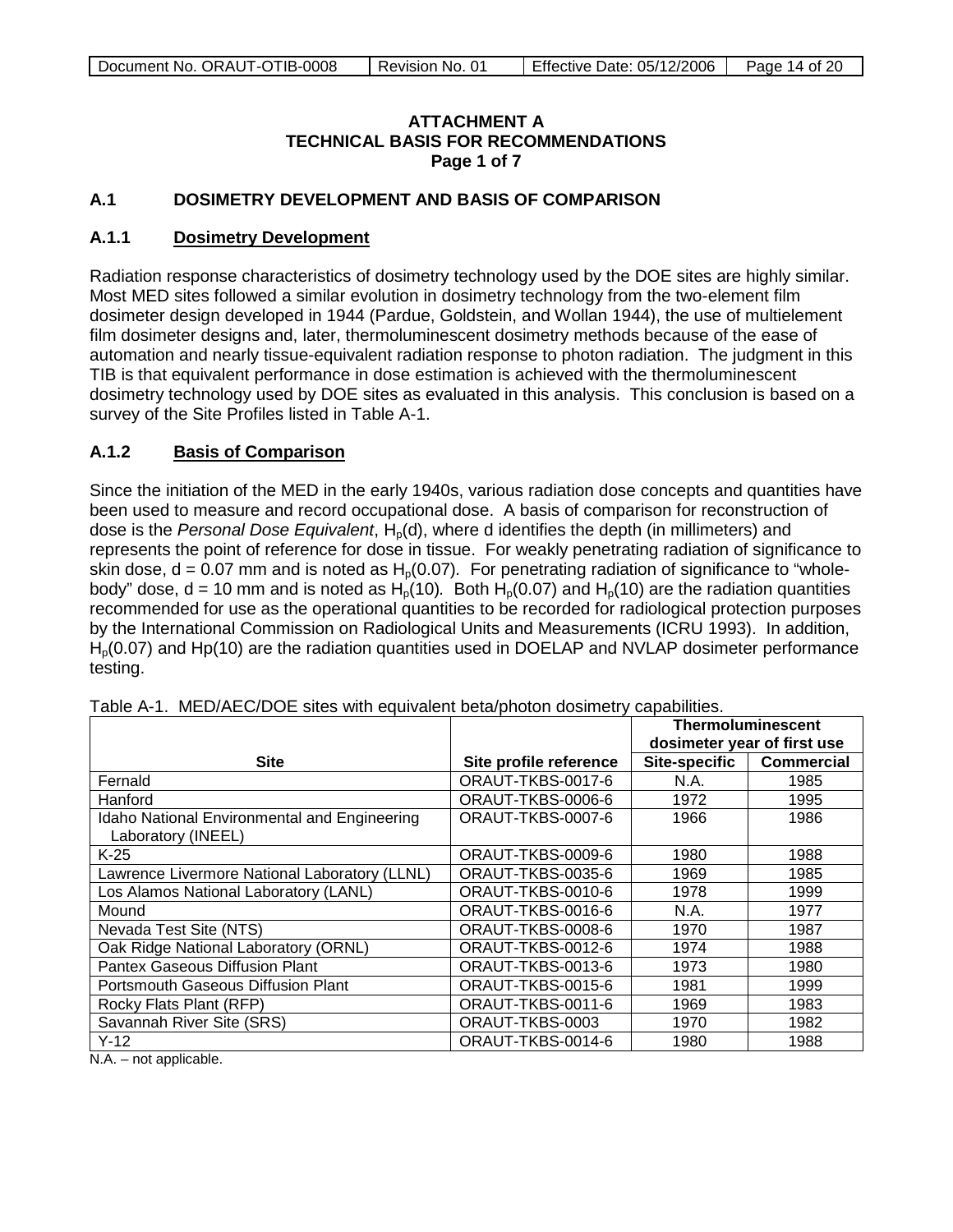### **ATTACHMENT A TECHNICAL BASIS FOR RECOMMENDATIONS Page 2 of 7**

### **A.2 DOSE RECONSTRUCTION PARAMETERS**

Examinations of the beta and photon (X-ray, gamma ray) radiation type, energy, and geometry of exposure in the workplace, and the characteristics of the respective dosimeter response are relevant to the assessment of bias and uncertainty, respectively, of the original recorded dose in relation to the radiation quantity  $H<sub>0</sub>(10)$ . The bias and uncertainty for current DOE dosimetry systems is well documented for  $H_p(0.07)$  and  $H_p(10)$  under the DOELAP. The performance of current dosimeters can be compared with performance characteristics of historical dosimetry systems in the same, or highly similar, facilities or workplaces.

Overall, the accuracy and precision of original recorded individual worker doses and their comparability dose reconstructors should consider in using NIOSH (2002) guidelines depend on the following (Fix, Wilson, and Baumgartner 1997):

- **Dosimetry technology**, which includes the physical capabilities of the dosimetry system, such as the response to different types and energies of radiation, in particular in mixed radiation fields
- **Calibration** of the respective monitoring systems and similarity of the methods of calibration to sources of exposure in the workplace
- **Workplace radiation fields** at each site/facility, which can include mixed types of radiation, variations in exposure geometries, and environmental conditions
- **Administrative practices** adopted by each site to calculate and record personnel dose based on technical, administrative, and statutory compliance considerations

Each of these dependent factors must be evaluated. For cases requiring a detailed dose estimate, the evaluations must be based on an analysis of site-specific information, which is applied to formulate a realistic best dose estimate. For likely noncompensable cases, overestimating dose is appropriate, so dose reconstructors can use a modifying factor that increases the recorded deep dose to account sufficiently for variance in site practices. Identifying an appropriate value for this modifying factor is the goal of this document.

#### **A.2.1 Dosimetry Technology**

Table A-2 lists the history of implementation of TLD-based external dosimetry programs at DOE sites. TLDs have technical advantages over earlier film systems because of their near tissue-equivalent response and, with proper handling, general insensitivity to many environmental parameters. The adequacy of TLD methods to measure radiation dose accurately is determined from response characteristics of the dosimetry technology according to the radiation type, energy, exposure geometry, etc., as described in later sections. By the time TLDs had become widely used, the dosimeter exchange frequency at the sites had become generally standardized to either a monthly or quarterly exchange. A monthly exchange cycle for more highly exposed radiation workers was typical. Dose reconstructors should use case- or site-specific data when available.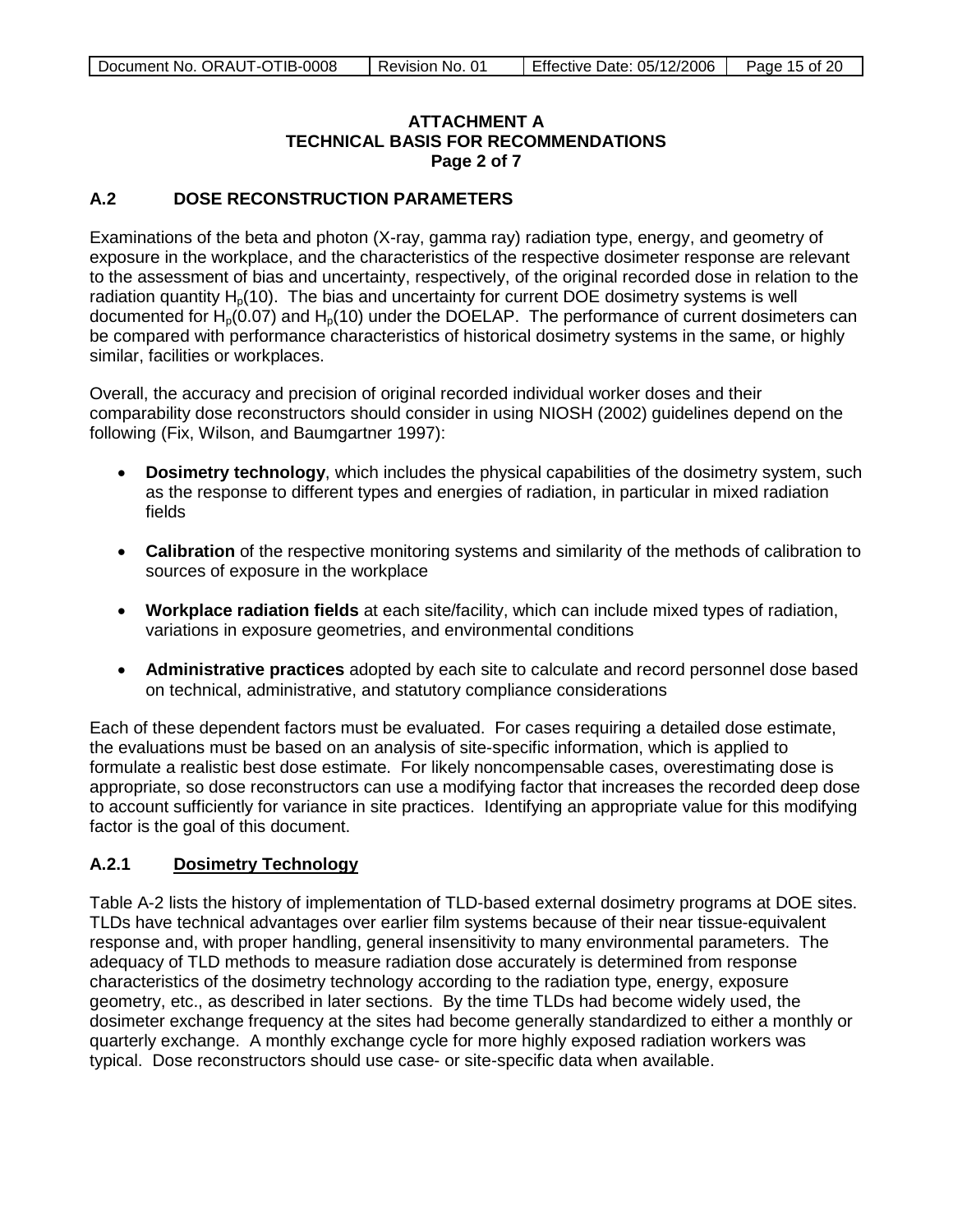#### **ATTACHMENT A TECHNICAL BASIS FOR RECOMMENDATIONS Page 3 of 7**

Table A-2. Chronology of DOE site implementation of TLD-based personnel dosimetry systems.

|                 |              | <b>Period</b> |                                        | <b>DOELAP</b>           |
|-----------------|--------------|---------------|----------------------------------------|-------------------------|
| <b>Facility</b> | <b>Start</b> | End           | <b>Type</b>                            | accredited <sup>a</sup> |
| Fernald         | 1985         | Present       | Commercial Panasonic TLD system        | 1990                    |
| Hanford         | 1972         | 1994          | Hanford TLD system                     | 1988                    |
|                 | 1995         | Present       | Commercial Harshaw TLD system          |                         |
| <b>LANL</b>     | 1978         | 1998          | LANL TLD system                        | 1987                    |
|                 | 1999         | Present       | Commercial Harshaw TLD system          |                         |
| Mound           | 1978         | Present       | Commercial Harshaw TLD system          | 1996                    |
| <b>NTS</b>      | 1979         | 1986          | NTS TLD system                         | ~1987                   |
|                 | 1987         | Present       | Commercial Panasonic TLD system        |                         |
| <b>ORNL</b>     | 1975         | 1980          | ORNL TLD system                        | 1989                    |
|                 | 1981         | 1988          | ORNL TLD system                        |                         |
|                 | 1989         | Present       | Commercial Harshaw TLD system          |                         |
| Pantex Plant    | 1973         | 1979          | Pantex TLD system                      | 1993                    |
|                 | 1980         | Present       | <b>Commercial Panasonic TLD system</b> |                         |
| <b>RFP</b>      | 1969         | 1982          | RFP TLD system                         | 1991                    |
|                 | 1983         | Present       | Commercial Panasonic TLD system        |                         |
| <b>SRS</b>      | 1970         | 1981          | <b>SRS TLD system</b>                  | 1987                    |
|                 | 1981         | Present       | Commercial Panasonic TLD system        |                         |
| $Y-12$          | 1980         | 1988          | ORNL TLD system                        | 1989                    |
|                 | 1989         | Present       | Commercial Harshaw TLD system          |                         |

a. Year of first successful DOELAP performance testing.

| <b>Dosimeter type</b>  | <b>Exchange</b><br>frequency | Laboratory<br>MDL $(rem)^a$ | Max. annual<br>missed dose (rem) <sup>b</sup> |
|------------------------|------------------------------|-----------------------------|-----------------------------------------------|
| Site-specific TLDs     | Monthly ( $n = 12$ )         | 0.02                        | 0.24                                          |
|                        | Quarterly $(n = 4)$          | 0.02                        | 0.08                                          |
| <b>Commercial TLDs</b> | Monthly ( $n = 12$ )         | 0.01                        | 0.12                                          |
|                        | Quarterly $(n = 4)$          | 0.01                        | 0.04                                          |

a. Estimated MDL based on site practice. Dose values less than the MDL are often recorded.

b. Maximum annual missed dose based on NIOSH (2002).

#### **A.2.1.1 Potential Missed Dose**

A consideration in the analysis of this TIB concerns the estimation of missed dose based on NIOSH (2002). Table A-3 summarizes information concerning the estimated maximum potential missed dose for personnel thermoluminescent beta/photon dosimeter estimated reasonable MDLs for monthly and quarterly exchange frequencies. MDLs for DOE site TLD systems are identified in the respective site external dosimetry documentation using the DOELAP laboratory testing protocol (DOE 1986b).

#### **A.2.1.2 Site-Specific Thermoluminescent Dosimeter**

TLD systems replaced the multielement film dosimeters at essentially all DOE sites. These systems had nearly tissue-equivalent response characteristics. This is particularly evident when compared to earlier film dosimeter response characteristics. Figure A-1 shows the energy dependence of the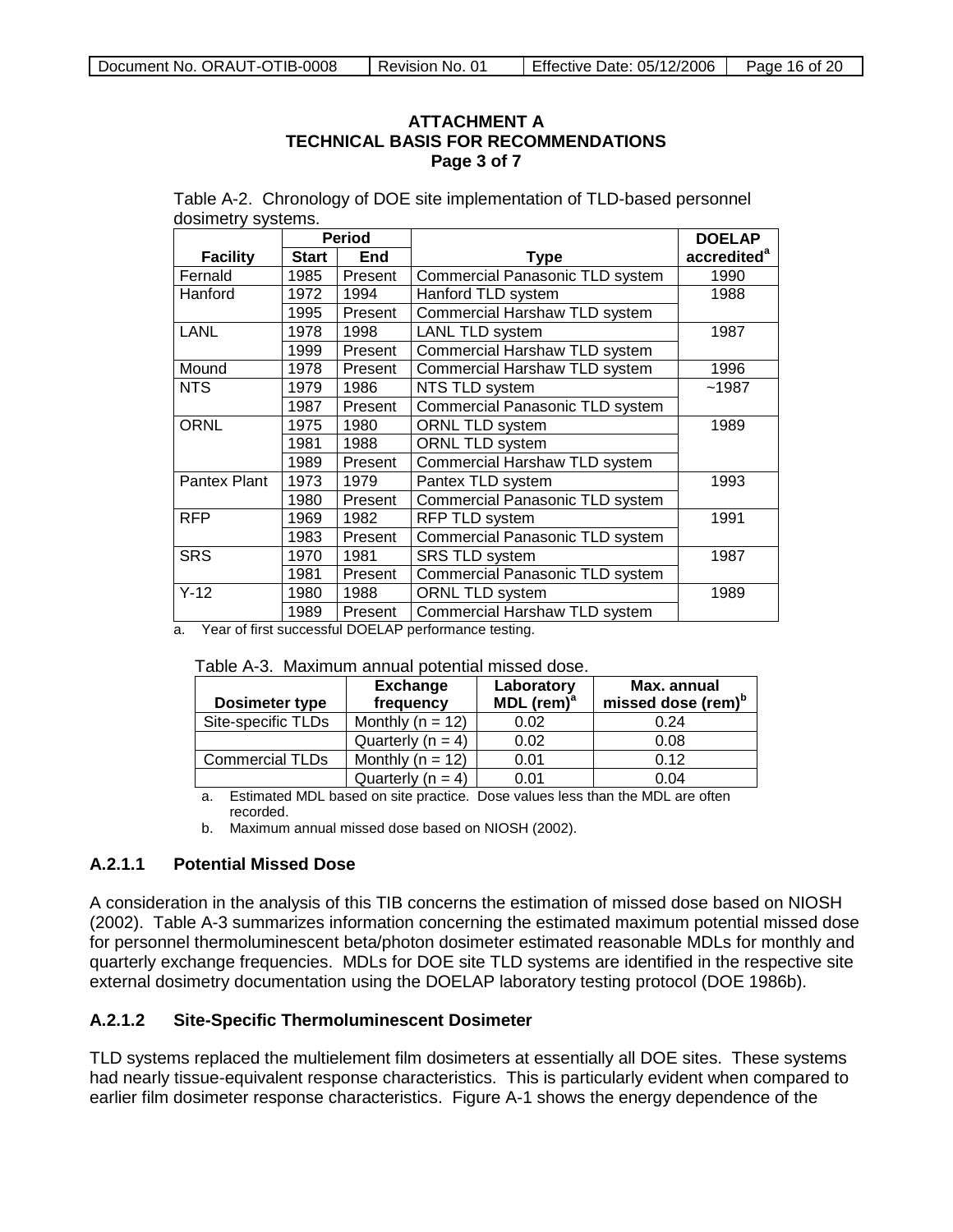#### **ATTACHMENT A TECHNICAL BASIS FOR RECOMMENDATIONS Page 4 of 7**

widely used lithium fluoride-based (i.e., Harshaw) and lithium borate-based (i.e., Panasonic) TLDs in comparison with  $H<sub>0</sub>(10)$ . The relatively close tissue-equivalent response is representative of the site TLD systems.

### **A.2.1.3 Commercial TLD**

As listed in Table A-1, the DOE sites proceeded to implement commercial dosimetry systems that were generally highly comparable in performance with the site-specific TLD systems and with each other. DOE site-specific and commercial TLD systems became accredited under DOELAP and



Figure A-1. Photon energy dependence in comparison with  $H<sub>0</sub>(10)$ (adopted from Becker 1973).

NVLAP, respectively, beginning in the mid- to late 1980s. These systems have been routinely reaccredited during subsequent, typically 2-year, accreditation cycles.

#### **A.2.2 Calibration**

The international adoption of the roentgen as a measure of the radiation quantity *exposure* in 1928 provided a means to compare national standards laboratory capabilities to measure *exposure* from photon radiation and a means to standardize a dosimeter response to beta radiation (i.e., in reference to the response from radium or X-rays)*.* Agreement between the standard ionization chambers of several national laboratories to selected photon beams within ±1% was established in 1931 (Hine and Brownell 1956, p. 506). MED site calibration capabilities were based on the national standards laboratories, and these capabilities were used to calibrate dosimetry systems, beginning with  $^{226}$ Ra and later with  $137Cs$  and  $60CO$  gamma radiation. The basic calibration of DOE dosimetry systems to higher energy photons is probably within a variance of a few percent. Parker (1945) demonstrated the basic capability for the Metallurgical Laboratory, ORNL, and Hanford sites to calibrate their dosimetry systems in 1944 to <sup>226</sup>Ra; this is indicative of the basic capability of sites to calibrate their dosimetry systems to higher energy photon radiation.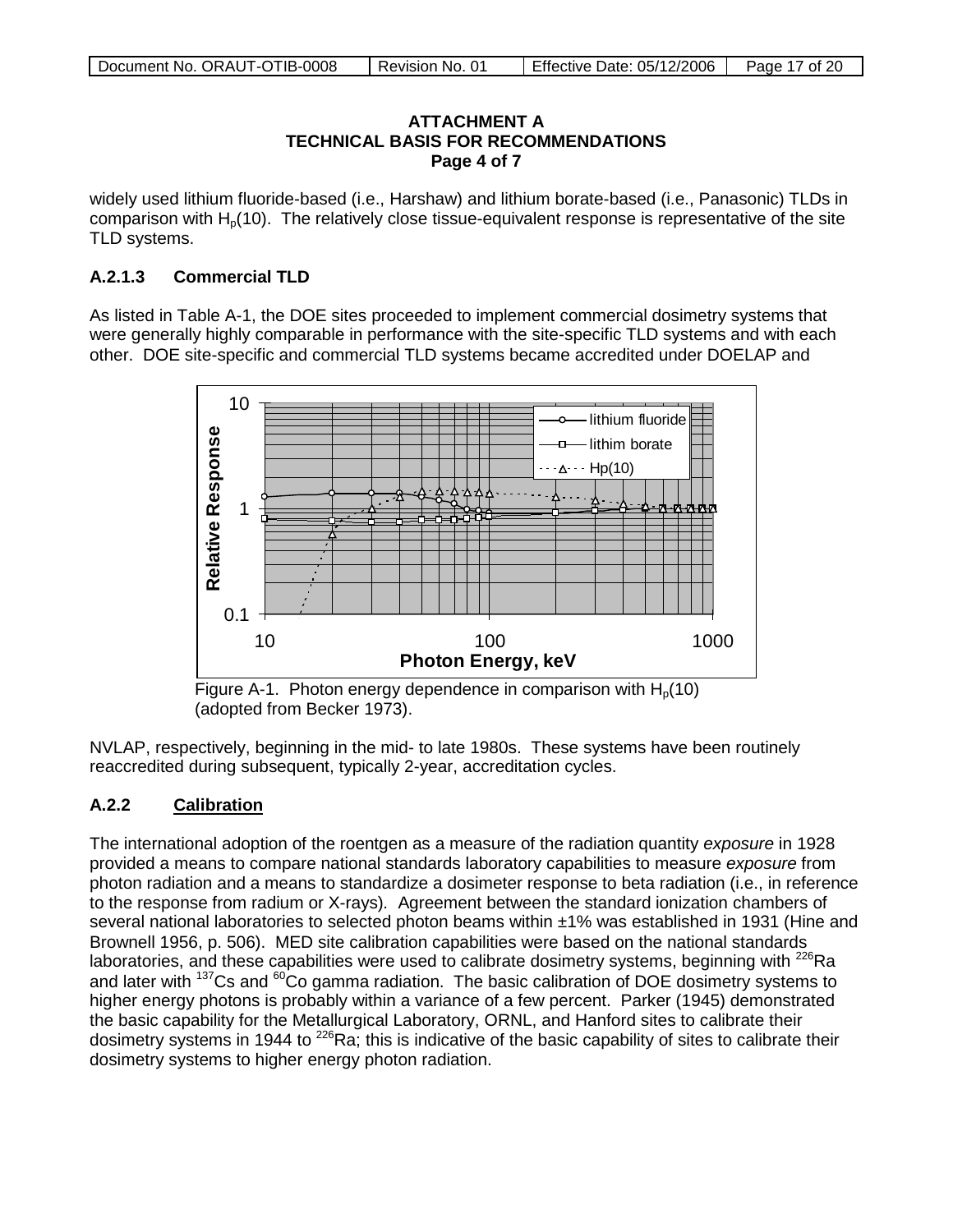### **ATTACHMENT A TECHNICAL BASIS FOR RECOMMENDATIONS Page 5 of 7**

The potential error in recorded dose depends not only on the higher energy photon response of the dosimetry technology but also on exposure characteristics for each radiation type, energy, and geometry present in the workplace. The similarity between the radiation fields used for calibration and those in the workplace is a significant issue. A significant advantage of TLDs over earlier film dosimeters is the near tissue-equivalent response of thermoluminescent materials in DOE TLD systems.

#### **A.2.3 Dosimeter Performance Studies**

Performance testing of personnel dosimetry systems is typically an ongoing activity of the dosimetry service provider and a routine component of dosimeter processing quality control. Well-documented independent performance studies of personnel dosimeters have been conducted by the AEC (1955), Brodsky and Kathren (1963), Unruh et al. (1967), the U.S. Public Health Service (Barber 1967), Chabot, Jimenez, and Skrable (1978), the NVLAP, DOELAP, Cummings (2003), and Thierry-Chef et al. (2002). The earlier studies were specific to film dosimeter performance; the later studies involved TLD systems. The combination of these studies involved many laboratories and dosimetry systems. For example, the Public Health Service study involved approximately 2,000 film badges from 25 organizations (Barber 1967). The DOELAP and NVLAP dosimeter performance testing programs initiated in the mid-1980s involve essentially all dosimeter service organizations in the United States. Performance testing is typically repeated every 2 years to maintain DOELAP or NVLAP accreditation.

A simple representation of the measured performance in these studies of dosimeter systems, in the categories of testing, is probably not possible. In addition, it is not possible to represent generally the improved performance associated with the ongoing evolution in dosimetry technology. National Sanitation Foundation Standard No. 16 (Barber 1967) presented upper and lower error factor limits that ranged from about 30% low to about 100% high (i.e., an asymmetric interval that is biased high) for beta and photon (X-ray and gamma) fields, and mixtures of beta and photon radiation. NVLAP and DOELAP testing protocols have varied somewhat, but fundamentally contain a tolerance criterion of bias plus one standard deviation between 0.3 and 0.5 (relative error) in routine beta, photon, and mixed beta/photon test and accident categories determined for 15 test dosimeters submitted in monthly exchanges of 5 dosimeters per test category for a 3-month period.

In addition to the independent performance testing studies for which the identity and performance of a laboratory are not available, many sites conducted intercomparison studies of dosimeter capabilities using laboratory and workplace irradiations. Wilson et al. (1990) summarized several such studies involving Hanford and other site (ORNL, LANL, SRS) dosimeters in laboratory and workplace exposures. In addition, many sites processed extensive internal control (i.e., blank or background and irradiated), calibration, and audit dosimeters with the personnel dosimeters. The results were routinely used to assess the acceptability of overall performance. In addition, several sites routinely evaluated worker measured doses using pocket ionization chambers, portable radiation detection instruments, and dosimeters. If there were inconsistencies, written evaluations were performed.

In recent years, further studies of early dosimeter performance compared to Hp(10) have been made because of the use of recorded dose in worker health effect studies. The International Agency for Research on Cancer (IARC) conducted a dosimeter intercomparison study to higher energy (i.e., greater than 100 keV) photons of 10 historical dosimetry systems commonly used throughout the world (Thierry-Chef et al. 2002). The IARC study considered that exposure to dosimeters worn by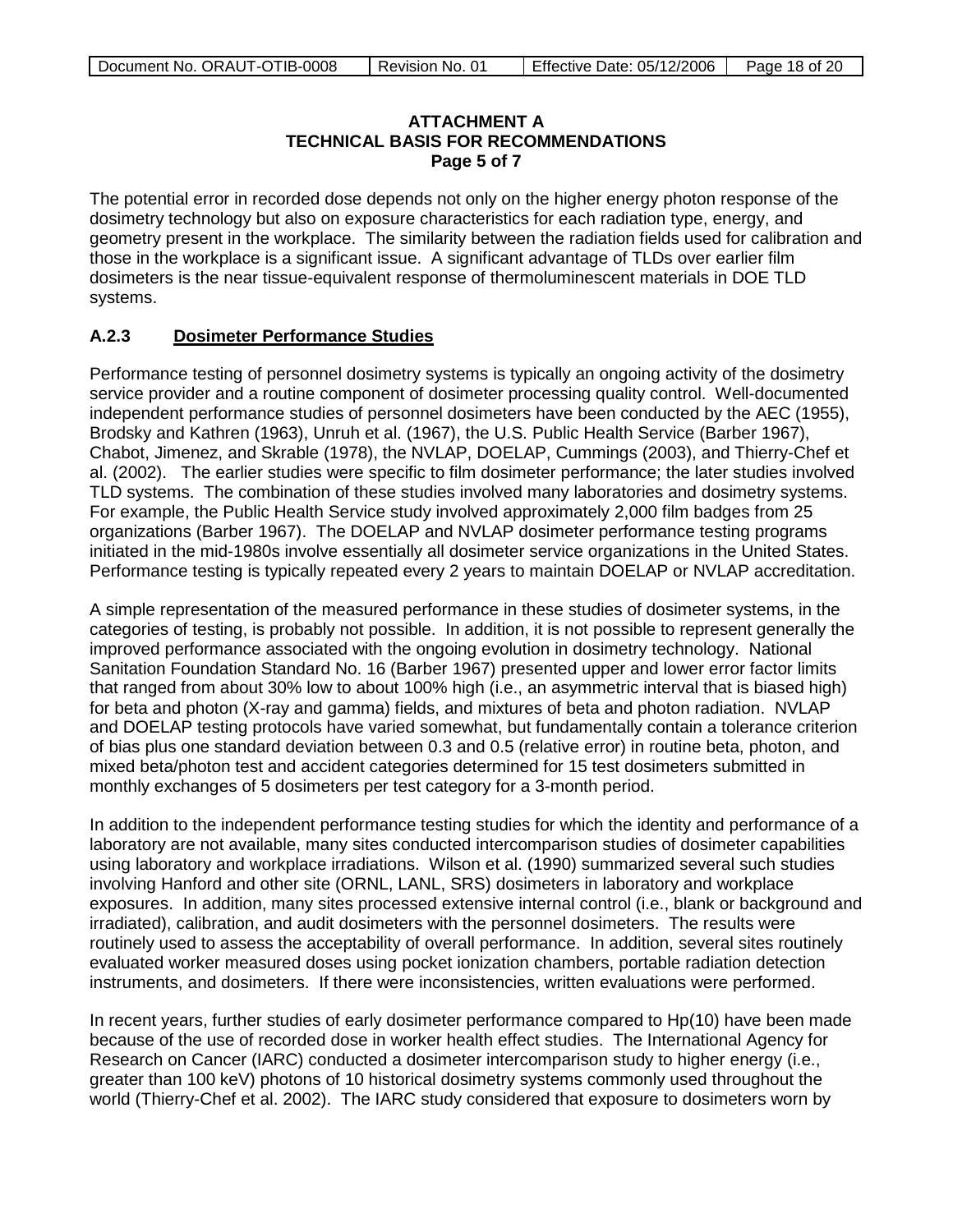#### **ATTACHMENT A TECHNICAL BASIS FOR RECOMMENDATIONS Page 6 of 7**

workers could be characterized as anterior-posterior (AP), rotational (ROT), and isotropic irradiation geometries, or a combination thereof. Dosimeter response to selected photon energies was measured using two phantoms, which simulated the effect of the worker's body on the measured dosimeter response. The first was the International Standards Organization water-filled slab phantom, which is used for dosimeter calibration and performance testing. The second was an anthropomorphic Alderson Rando Phantom, which is constructed from a natural human skeleton cast inside material that has a tissue-equivalent response. Table A-4 lists results for the SRS commercial TLD that participated in IARC testing. The results for the SRS system are likely to be representative of other DOE TLD systems. Table A-5 summarizes results for the Hanford TLD system during 1972– 1983 and 1984–1994 based on information in Fix, Gilbert, and Baumgartner (1994).

#### **A.3 SITE-SPECIFIC INFORMATION**

Site-specific information is necessary to develop detailed dose estimates. This is done to evaluate the performance of the dosimetry technology in the actual workplace radiation fields and the sitespecific administrative practices regarding use of the dosimeters and practices. This establishes a basis to calculate and record occupational dose for individual workers. For likely noncompensable cases, however, dose reconstructors can apply a standard overestimating methodology that

|                                                      |                 | <b>118 keV</b> |         | <b>208 keV</b> |         | 662 keV     |         |
|------------------------------------------------------|-----------------|----------------|---------|----------------|---------|-------------|---------|
| Geometry                                             | <b>Phantom</b>  | <b>Mean</b>    | SD/mean | Mean           | SD/mean | <b>Mean</b> | SD/mean |
| US-22 (SRS multielement thermoluminescent dosimeter) |                 |                |         |                |         |             |         |
| AP                                                   | Slab            | 0.9            | 4.4     | 0.9            | 3.9     | 0.9         | 3.5     |
| AP                                                   | Anthropomorphic | 0.8            | 3.1     | 0.9            | 2.1     | 0.9         | 3.9     |
| Rotational                                           | Anthropomorphic | 1.1            | 3.1     | 1.2            | 1.5     | 1.0         | 4.1     |
| <b>Isotropic</b>                                     | Anthropomorphic | 0.9            | 0.3     | 1.0            | 2.5     | 0.9         | 1.6     |

Table A-4. IARC testing results for U.S. beta/photon dosimeters.<sup>a</sup>

a. Ratio of recorded dose to  $H_p(10)$ .

Table A-5. Testing results for TLDs for energy and angular response.<sup>a,b</sup>

|                   |           | ້<br>1972-1983    |           | 1984-1994         |
|-------------------|-----------|-------------------|-----------|-------------------|
| Beam energy (keV) | АΡ        | <b>Rotational</b> | АΡ        | <b>Rotational</b> |
| 70 (M150 X-ray)   | 1.05(1.3) | 1.17(1.5)         | 0.95(1.3) | 1.06(1.5)         |
| 120 (H150 X-ray)  | 0.96(1.2) | 1.14(1.3)         | 0.87(1.2) | 1.03(1.3)         |
| 662 (Cs-137)      | 1.1(1.2)  | 1.22(1.3)         | 1.0(1.2)  |                   |

a. Judgment based on common dosimeter response characteristics and workplace radiation fields.

b. Fix, Gilbert, and Baumgartner (1994) TLD data only listed. Bias factor listed with estimated 95% uncertainty factor in parenthesis. Summary data for M150 calculated in the same manner as presented in Fix, Gilbert, and Baumgartner for H150 and Cs-137 with an increased 95% uncertainty factor as listed in the table.

overestimates dose to account for site-specific variations. Such a methodology is developed in Section 5.0.

#### **A.3.1 Workplace Radiation Fields**

Table A-6 summarizes common beta/photon personnel dosimeter parameters important to  $H<sub>0</sub>(10)$ performance in the workplace. Based on energy response characteristics, DOE TLDs are expected to